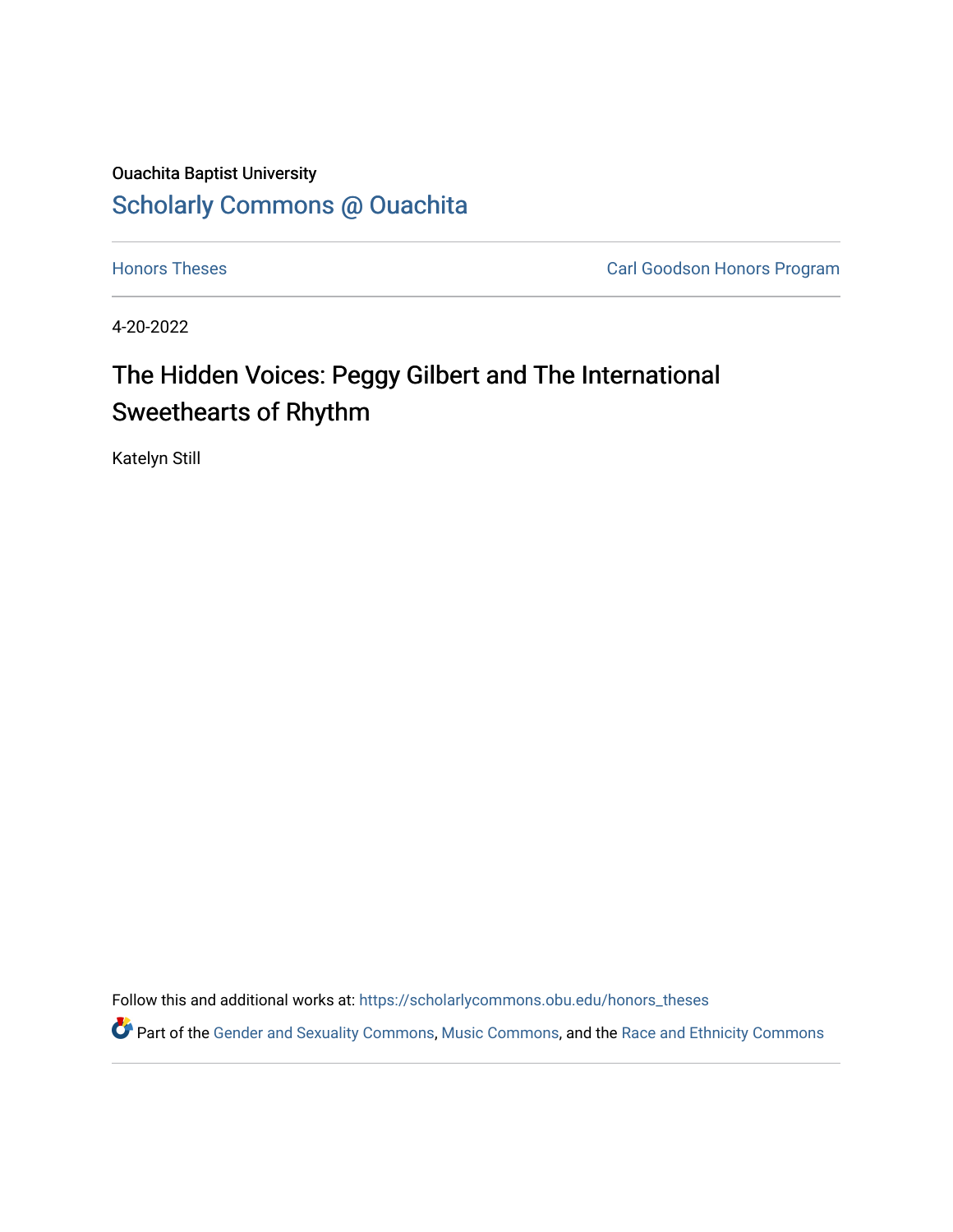The Hidden Voices: Peggy Gilbert and The International Sweethearts of Rhythm

> Katelyn Still Honors Thesis April 20, 2020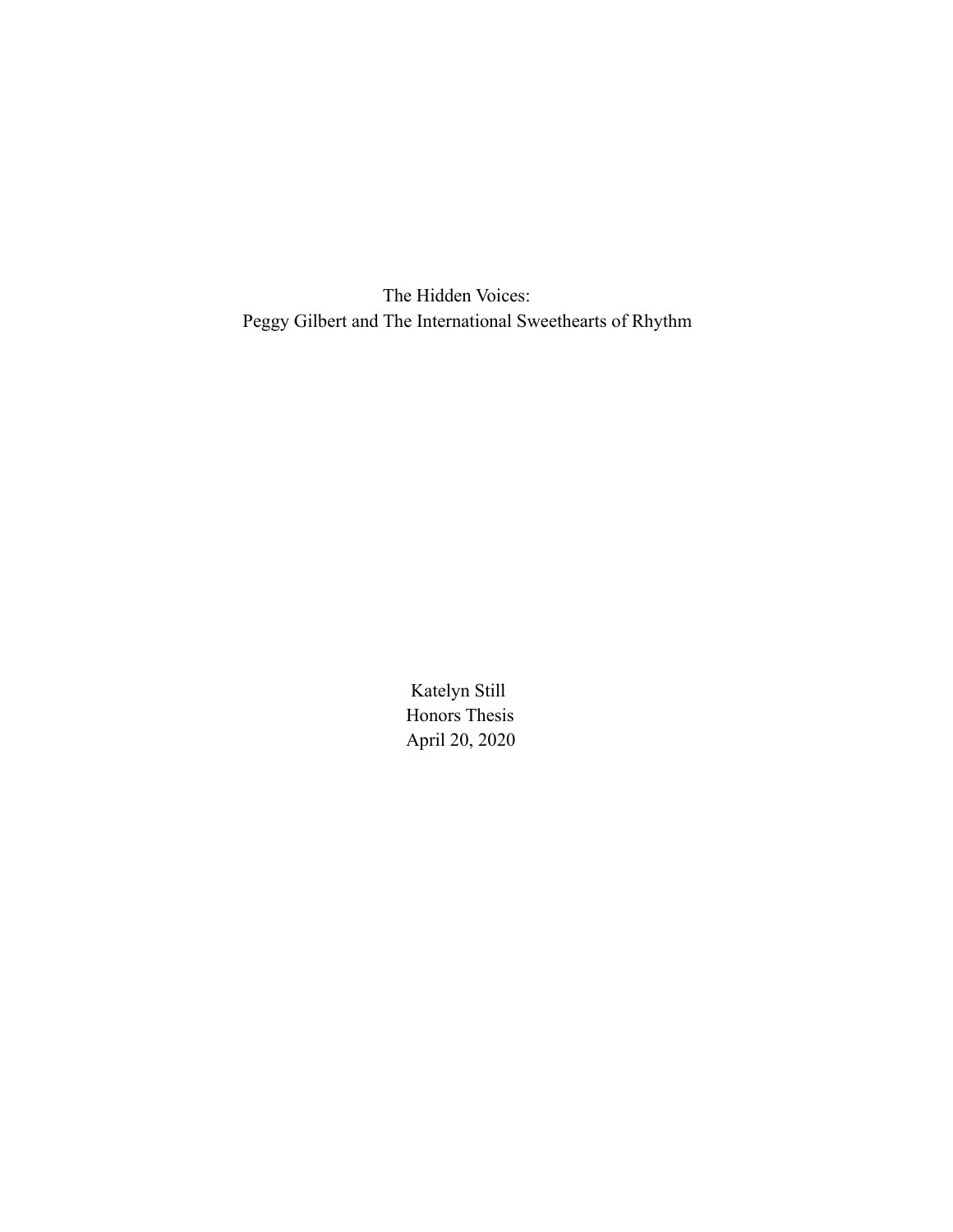#### **Introduction**

From the 1920s through the 1960s female jazz musicians, including the soloist Peggy Gilbert and the band the International Sweethearts of Rhythm, struggled with sexism and racism. I chose to focus on these women because, although they contributed significantly to jazz, their work was largely discredited in their beginning performances.<sup>1</sup> Sexism and racism at this time in the United States, especially the southern United States, polluted the public view of women and of female jazz musicians. Because jazz was interpreted as a male artform<sup>2</sup>, women had to contend with sexism and racism in order to perform jazz.<sup>3</sup> It is only in the 21st century that the United States listeners have begun to uncover the talent of women. Sexism and racism suppressed their voices stopping them from becoming jazz greats in the 1920s-60s. Because of Peggy Gilbert and The International Sweethearts of Rhythm's substantial contributions to jazz and to women's rights, these statuesque women should be regarded as pivotal figures in jazz history.

#### **Historical Context**

#### **Sexism**

Talya Valenti, the author of "A Survey to Investigate the Participation of Female Jazz-Trained Instrumentalists at WAAPA and in Perth's Professional Music Scene" sought to understand why female participation in jazz was lower than male participation in jazz. Valenti states that, "By far, the main genre that women instrumentalists are underrepresented in is jazz."<sup>4</sup> When the genre of jazz emerged in the late nineteenth and early twentieth century, women were

 $<sup>1</sup>$  ibid.</sup>

<sup>&</sup>lt;sup>2</sup> Talya Valenti, "A Survey to Investigate the Participation of Female Jazz-Trained Instrumentalists at WAAPA and in Perth's Professional Music Scene," (Edith Cowan University: Research Online, 2018)

<sup>3</sup> Valenti, "A Survey to Investigate the Participation of Female Jazz-Trained Instrumentalist at WAAPA and in Perth's Professional Music Scene," 8.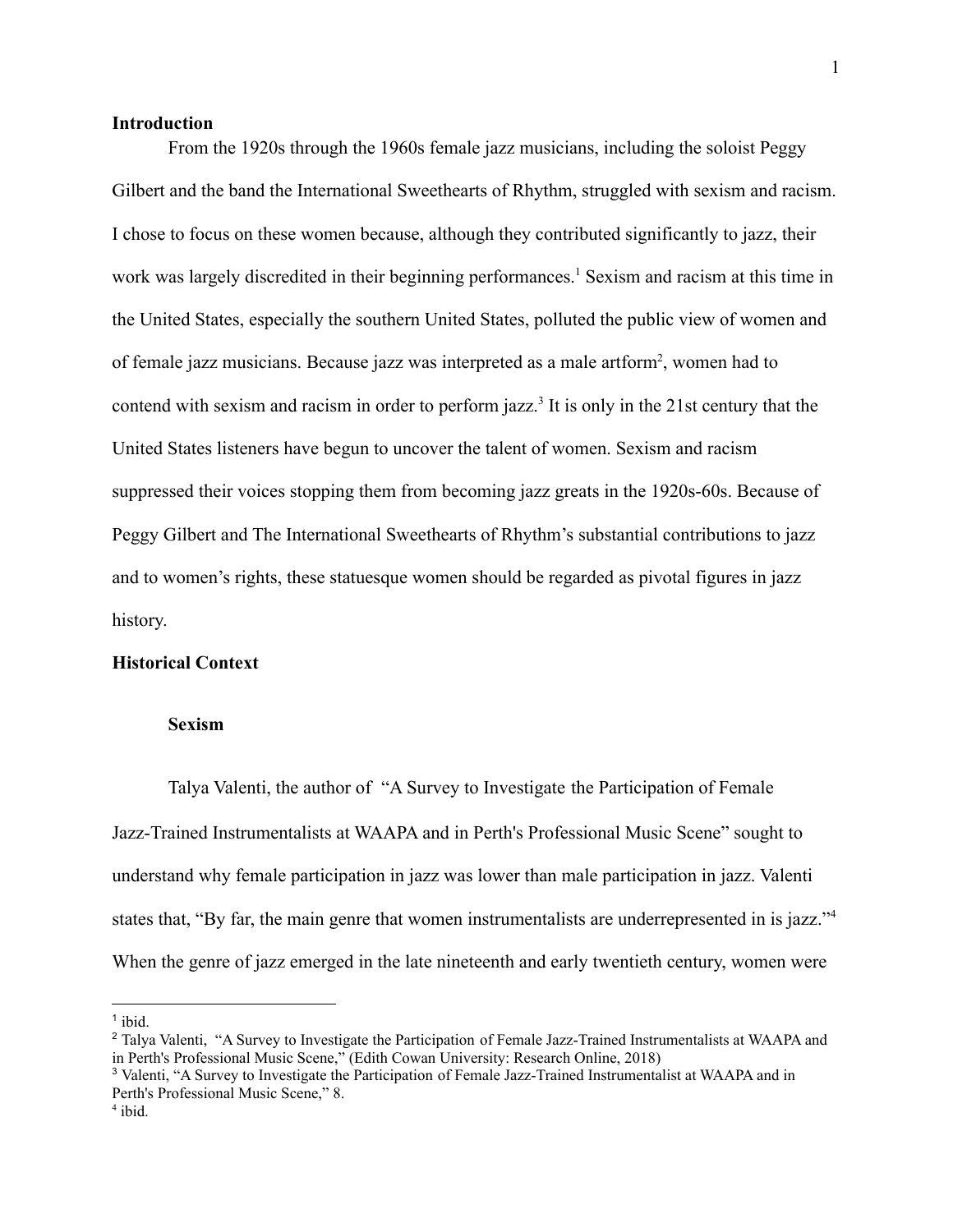bound to the societal standard of being housewives, that is, a woman who only cares about the home and the needs of her husband.<sup>5</sup> Julie Human, the author of "A Woman Rebels? Gender Roles in 1930s Motion Pictures,"states that, "An acceptable woman was a dutiful wife cleaning the house, cooking the meals, and rearing the children."<sup>6</sup> Valenti continues with the fact that, "A submissive wife had no voice in the home and on the male dominated stage of jazz."<sup>7</sup> It was difficult for women to break away from this preconceived identity and perform in the male-dominated field of jazz.

Women were given a chance to perform once men went off to fight in World War II. Valenti describes that, "Women were able to be immersed in the jazz experience and in work opportunities when men fought in World War II. During the duration of the war, 1939-45, women were not respected in these positions.<sup>8</sup> Once men came back from the war, women were expected to regain their previous role of housewife throughout the 1950s-60s.<sup>"9</sup> This greatly affected the continuation of female jazz musicians's careers. In Jayne Caudwell's work, "The Jazz-Sport Analogue: Passing Notes on Gender and Sexuality," citing Linda Dahl, she states that "instrumental improvisation means assertiveness which means masculinity."<sup>10</sup> In other words, playing and expressing one's voice in music was deemed as too masculine for female participation.<sup>11</sup>

<sup>7</sup> Valenti, "A Survey to Investigate the Participation of Female Jazz-Trained Instrumentalist at WAAPA and in Perth's Professional Music Scene, " 10. <sup>6</sup> Men experienced an identity crisis because they were no longer able to provide for their families. Consequently, women who were able to find work outside of the home experienced resentment from men. Over seventy-five percent of Americans believed that a woman's place was in the home. Julie Human, "A Woman Rebels? Gender Roles in 1930s Motion Pictures," (*The Register of the Kentucky Historical Society* 98, 4, 2000), 405–408.

<sup>5</sup> The freedoms of the 1920s came to a screeching halt with the financial crisis of the Great Depression. History.com Editors, "Great Depression History," (A&E Television Networks, 2009).

<sup>&</sup>lt;sup>8</sup> ibid.

<sup>&</sup>lt;sup>9</sup> ibid.

 $10$  ibid.

 $11$  ibid.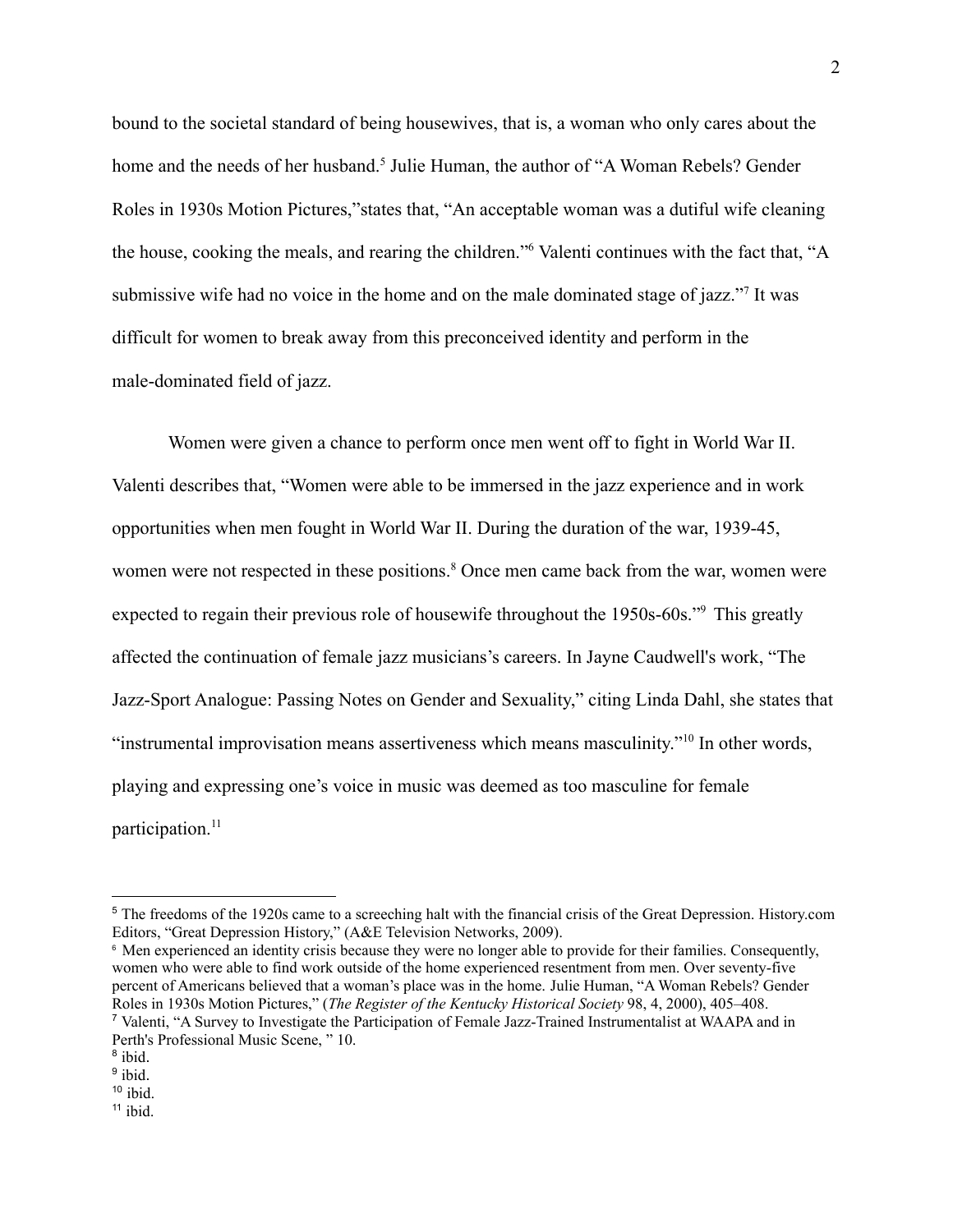Women were viewed as subservient admirers and the men were the active and superior artists in Jazz.<sup>12</sup> Sherrie Tucker, the author of "Big Ears: Listening for Gender in Jazz Studies," challenged how women were depicted in jazz history by searching for the female perspective. Tucker states that "women were invisible because they were depicted as not good enough. Playing good enough meant playing like a man. Women who play like men are 'exceptional women' and can enter the discourse..."<sup>13</sup> Women who represented the playing qualities of men, such as brash, confident, and technically proficient qualities, were the only female performers who were somewhat respected. Peggy Gilbert and the International Sweethearts of Rhythm were included on this list of women that were somewhat respected.<sup>14</sup>

Women were also eroticized in jazz music as they were eroticized in society. Women were for the service of men allowing for the sexualization of the female body in society and in jazz music. According to "Sexual Objectification of Women: Advances to Theory and Research", "Sexual Objectification Theory (Fredrickson & Roberts, 1997) postulates that many women are sexually objectified and treated as an object to be valued for its use. S.O. occurs when a woman's body or body parts are singled out and separated from her as a person and she is viewed primarily as a physical object of male sexual desire" (Bartky, 1990).<sup>15</sup> Because of this theory, female jazz musicians were not primarily appreciated for their talents. These women were objectified for their bodies and thus it was difficult for them to be respected for their talents.

<sup>&</sup>lt;sup>12</sup> Regretfully, a woman could not perform to the level of a man according to society. A woman was viewed as only being able to handle simple literature and informal performances.<sup>#</sup> Historically, with these gender barriers, American women have had limited visibility. Michele Aichele, "Women in Music - Overcoming Obstacles and Taking Career Control," (Liberty Park Music, 2018).

 $13$  ibid.

 $14$  ibid.

<sup>15</sup> Szymansk, Dawn M., Lauren B. Moffitt, and Erica R. Carr, "Sexual Objectification of Women: Advances to Theory and Research," (*The Counseling Psychologist 39,* 2011), 6-7.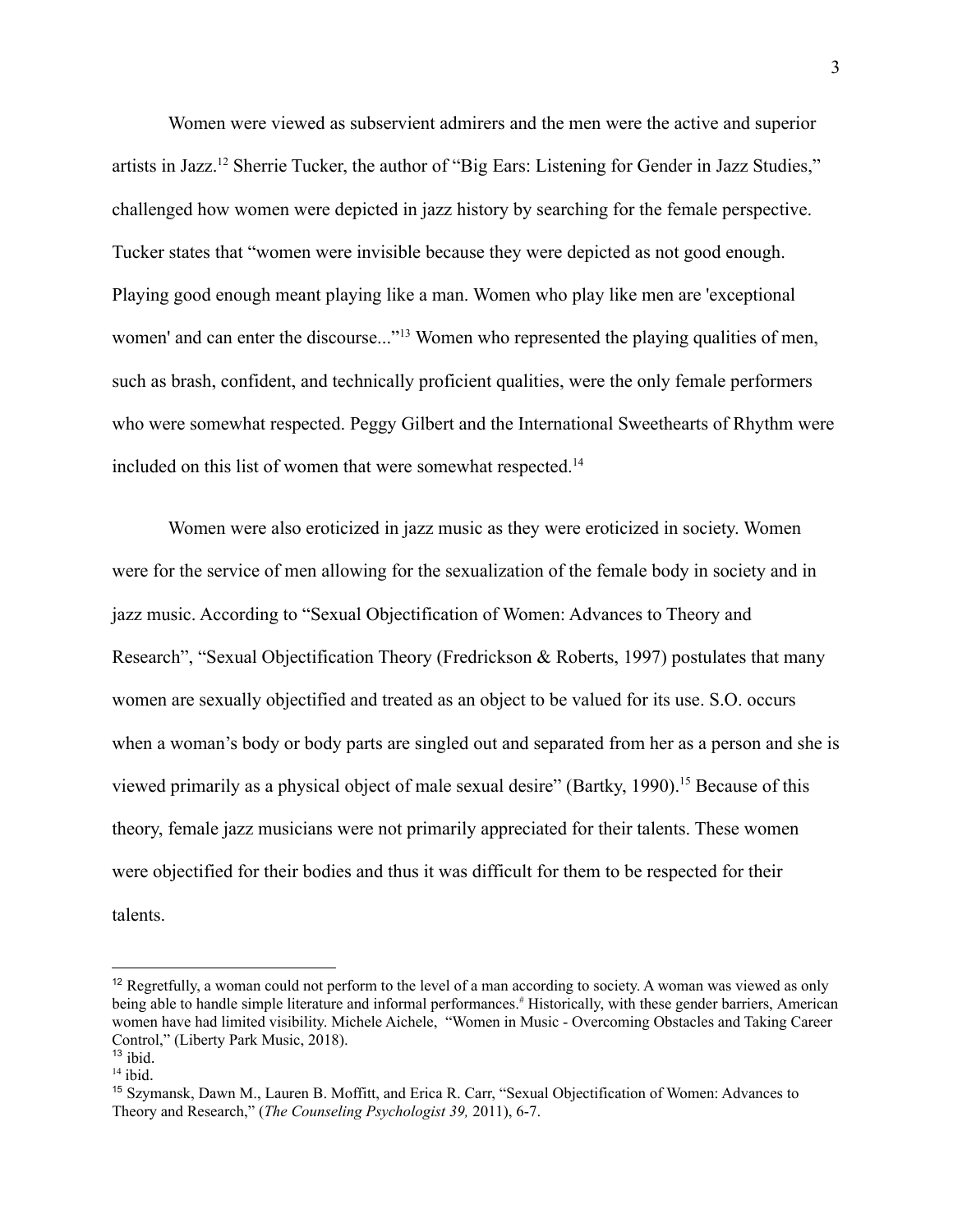Men were also sexualized in jazz music and they could perform with sensual undertones but, even when this occurred, they were still respected and appreciated for their talents. In contrast, women were not as respected for their talents and were primarily viewed as sexual objects for men.<sup>16</sup>Robert Glasper, a famous jazz pianist, infamously stated that "Getting back to women…They don't love a whole lot of soloing. When you hit that groove and stay there, it's like a musical clitoris...the women's eyes close and they start to sway, going into a trance."<sup>17</sup> In this quote, the woman's talent is lessened and she is a sexual object. This woman's talent and expression is discredited and is now a sexual musing for Glasper. Many women were viewed as an object of a man's desire, which limited their voice in jazz. <sup>18</sup> These sexist limitations on women in jazz hurt the careers of female musicians who had to fight every day to continue performing.

#### **Racism**

The civil rights movement in the south influenced the African American jazz movement. The violence and pain the African American people experienced during this movement was what fueled the emotion in jazz.<sup>19</sup> For example, they suffered the effects of the Jim Crow laws which allowed for the segregation of schools, parks, drinking fountains, restaurants, and restrooms. Each public space had specific places for whites and African Americans. This process was meant to maintain segregation between the races.<sup>20</sup> From this segregation, jazz became a segregated genre with Caucasian performers receiving more performing experience. The works of

 $16$  ibid.

 $17$  ibid.

 $18$  ibid.

<sup>19</sup> Zola Phillips, "The Social Effects of Jazz," (CUNY, 2017).

<sup>&</sup>lt;sup>20</sup> From these laws, the African American people could not use the facilities of white people, could not live in the towns of white people, go to the same schools as white people, interracial marriage was illegal, and the African American people could not vote because they could not pass the voter literacy test. History.com Editors, "Civil Rights Movement," (A&E Television Networks, 2009).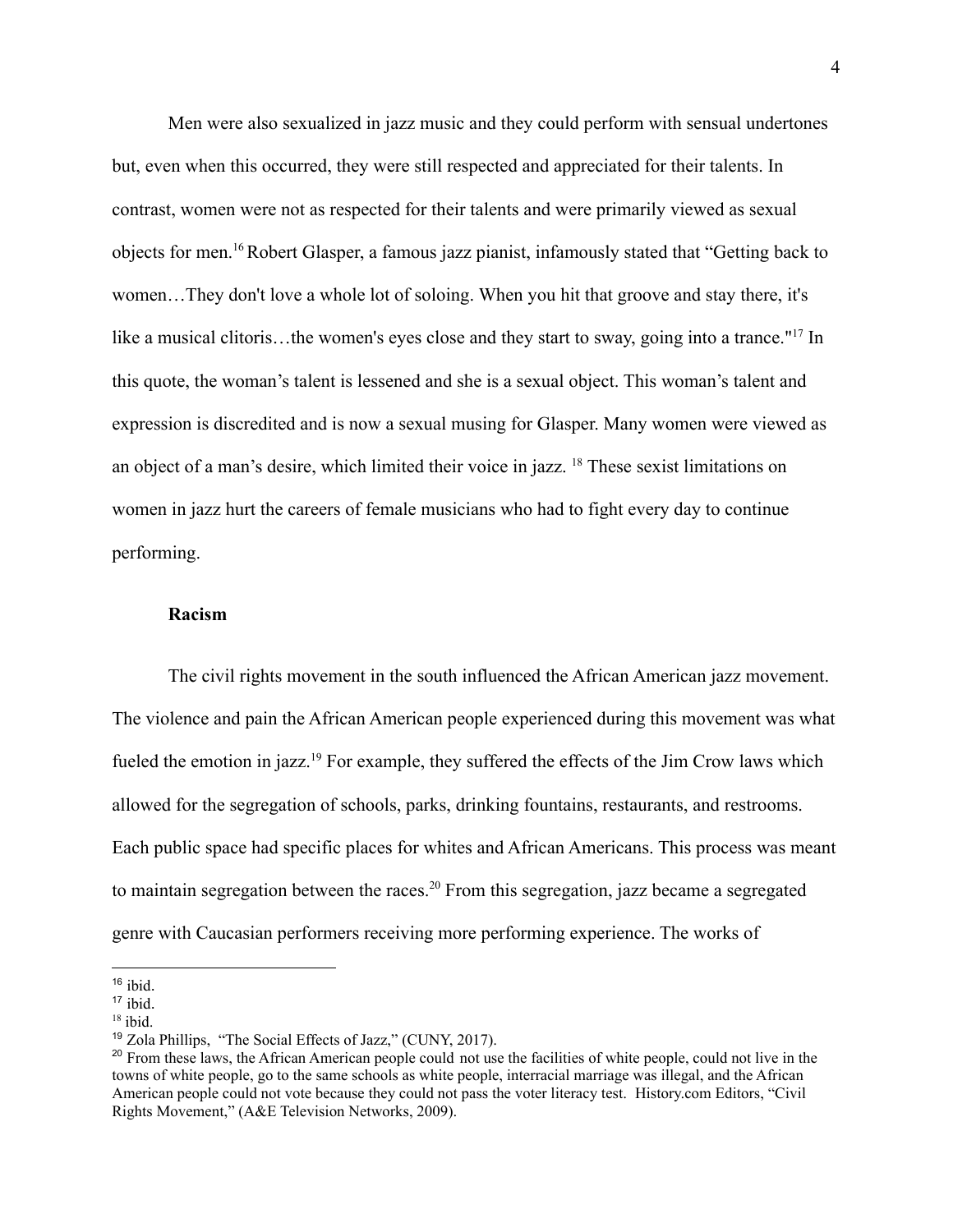Caucasians were marketed to everyone while African American music was limited to other African American listeners. African Americans were also limited in their performing options through restricted venue opportunities. This segregation caused jazz performed by Caucasians to be promoted more than African American jazz.<sup>21</sup>

#### **The Intersection of Sexism and Racism**

African American female jazz musicians in the United States had to contend with the combined effects of sexism and racism.<sup>22</sup> With many African Americans still viewed as less than human in the South, it was difficult for an African American to be respected in society. With innate disrespect for the African American people, sexism for African American women was intensified. Where white women may have had a chance of performing in the south, African American women were largely excluded.<sup>23</sup> White women were viewed as demure and innocent while African American women were viewed as aggressive and impure.<sup>24</sup> There was a fabricated narrative of a lack of civility among African American female musicians. This narrative shaped the belief that African American women were a disruptive part of the jazz process.<sup>25</sup> Excluding African American women from the creative process was just a way of limiting their opportunities and restricting their voice in jazz. $26$ 

African American women, while traveling with men, also had to be hyper-aware of how to coexist in a male dominated environment. The African American woman, according to the jazz artist Melba Liston, had to be aware of, "1) the vulnerability of the black female body; 2) the

 $21$  ibid.

<sup>&</sup>lt;sup>22</sup> History.com Editors, "Civil Rights Movement," (A&E Television Networks, 2009).

<sup>23</sup> Tammy L. Kernodle, "Black Women Working Together: Jazz, Gender, and the Politics of Validation," (*Black Music Research Journal* 34, 1, 2014), 27–55.

 $24$  ibid.

 $25$  ibid.

 $26$  ibid.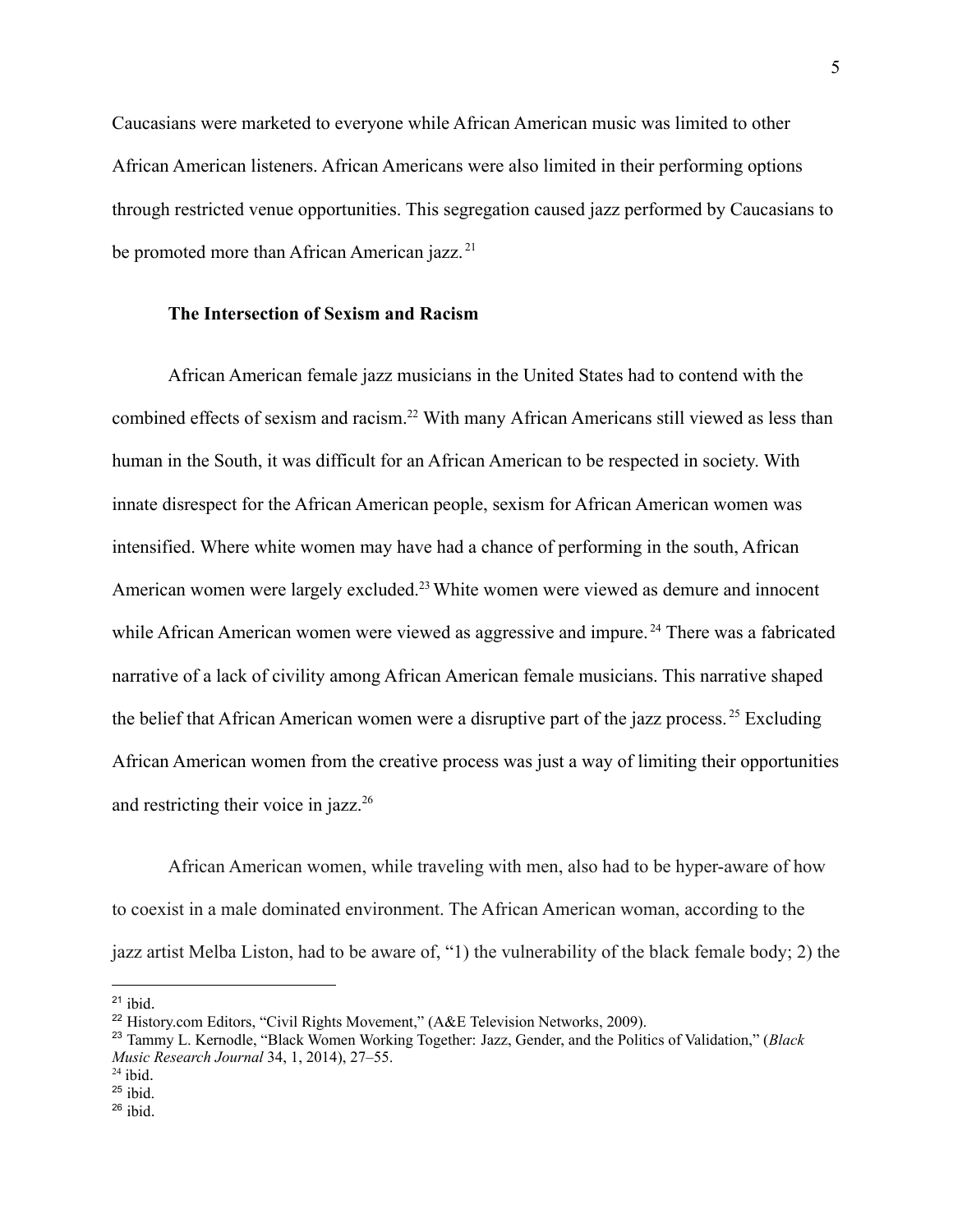devaluation of the black female body within certain cultural/social spheres; 3) how the presence of the African American female body in male-centered spaces could be read as promoting a type of sexual currency that disrupted the power/social relationships among men"<sup>27</sup> Melba Liston experienced sexual violence on these trips with men. As a female trombonist, Liston was viewed as robbing a man of a trombone playing opportunity. The men were threatened by the fact that a woman took their role, and in a search for dominance, they would rape her.<sup>28</sup>

Melba Liston remembers her invitation to Dizzy Gillespie's band. Dizzy said:

Get the band together, but include Melba, and Melba is to write some of the music." "Those were the orders without question. But when I got to New York I heard some comments, about, "Why the hell did he send to California for a bitch trombone player?" They didn't know me at all, but as Dizzy instructed, I arranged some things and brought them with me, "Stella by Starlight" and "Anitra's Dance." . . . When we got into the initial rehearsals and they started playing my arrangements, well, that erased all the little bullshit, you see. They say, "Mama's all right." Then I was "Mama, I was not bitch no more.<sup>29</sup>

Through Liston's talent, she became more respected. Male musicians had inherent respect while women had to earn what reduced amounts of respect they could.<sup>30</sup>

The degradation of not just women, but African American women, is further explained by the jazz pianist Bud Powell's wife, Buttercup. Buttercup in one of her writings states, "The juxtaposition between the "woman" and the "bitch" and the male jazz musician is further

 $27$  ibid.

 $28$  ibid.

 $29$  ibid.

<sup>&</sup>lt;sup>30</sup> Women who accepted jazz positions were viewed as compromising the creative process of men. Women were meant to serve as a supporting role to men's success. If a woman was the person in power the derogatory term bitch was used. Men feared women becoming successful. If women were successful and powerful then women could no longer be controlled. Women would have potential above their housewife status and this would disrupt the societal structure. Women had to be put into their place and reminded that men were superior beings. Kernodle, "Black Women Working Together: Jazz, Gender, and the Politics of Validation," 7.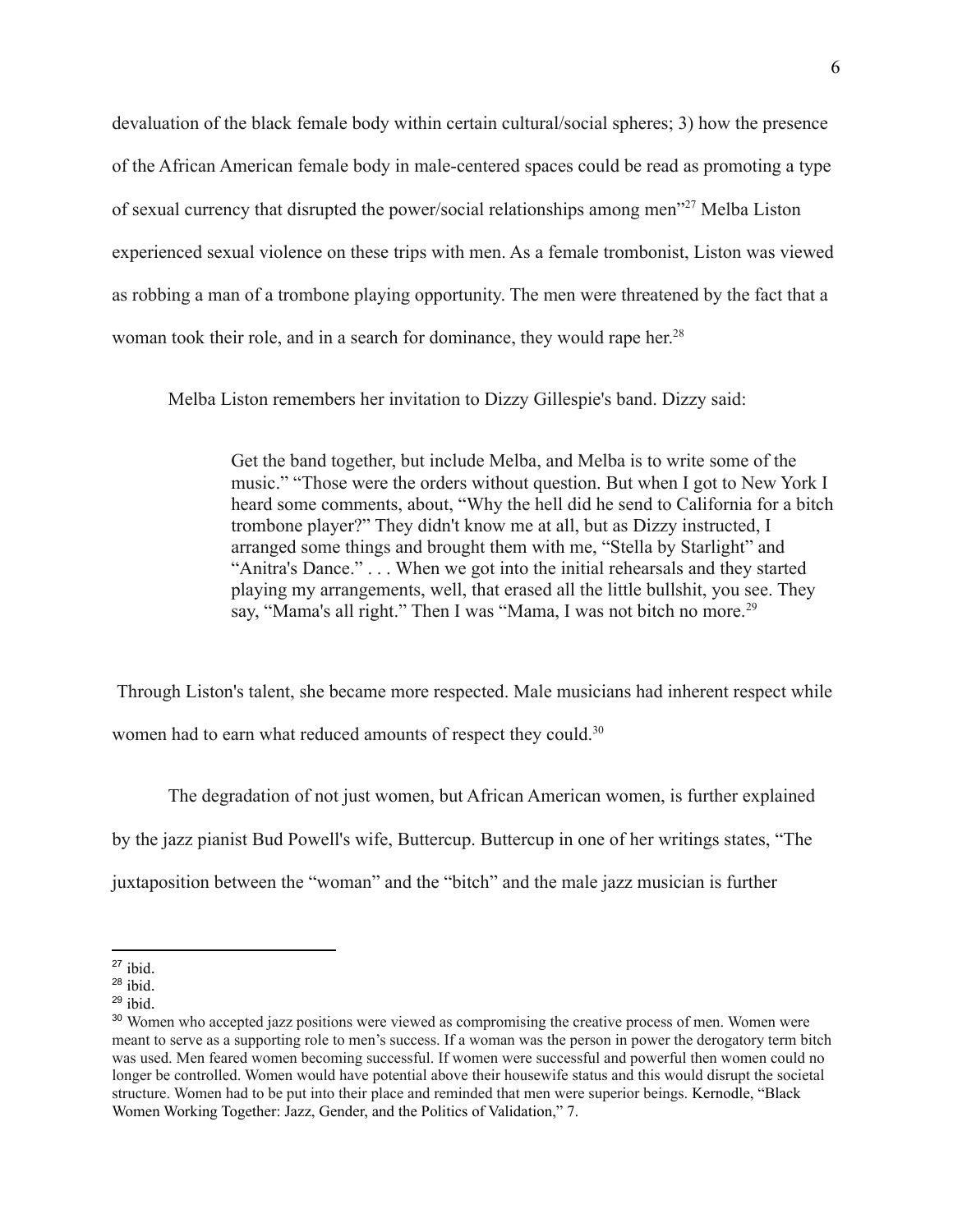complicated when race is considered." <sup>31</sup> White women were better respected and were afforded more opportunities when compared to African American women. African American women were also more commonly regarded as a "bitch." Liston, The International Sweethearts of Rhythm, and multiple other women had to navigate these gender and racial stereotypes which society defined them by.<sup>32</sup>

#### **Peggy Gilbert**

Peggy Gilbert, known for saxophone ability, was a leader in the jazz world. She did not

get there without a struggle. Gilbert struggled with the gender constructs that limited her performing opportunities. No matter how well Gilbert performed, she was still labeled as inferior. 33 It was not until the late twentieth century that she was regarded as a valid jazz musician. Gilbert always believed that <sup>34</sup>



women should have been equal to men in the jazz space. Through her eight-decade career, Gilbert supported and mentored many female musicians. This helped to bridge the gap between female and male musicians in jazz.<sup>35</sup>

Music historian, Jeannie Pool, states, "If [Peggy Gilbert] had been a man, she would have been considered one of the great American bandleaders," but the jazz culture, "kept dismissing girl players as a novelty act, a freak show."<sup>36</sup> This sexist sentiment continued with a 1938 article

 $31$  ibid.

 $32$  ibid.

<sup>33</sup> Linda Rapp, "Gilbert, Peggy (1905-2007)," (Glbtq Inc, 2015).

<sup>34</sup> Will Wyse, *Peggy Gilbert and Her Girls*, (*CSUN University Library,* 2015).

<sup>35</sup> Rapp, "Gilbert, Peggy (1905-2007)," 7.

 $36$  ibid.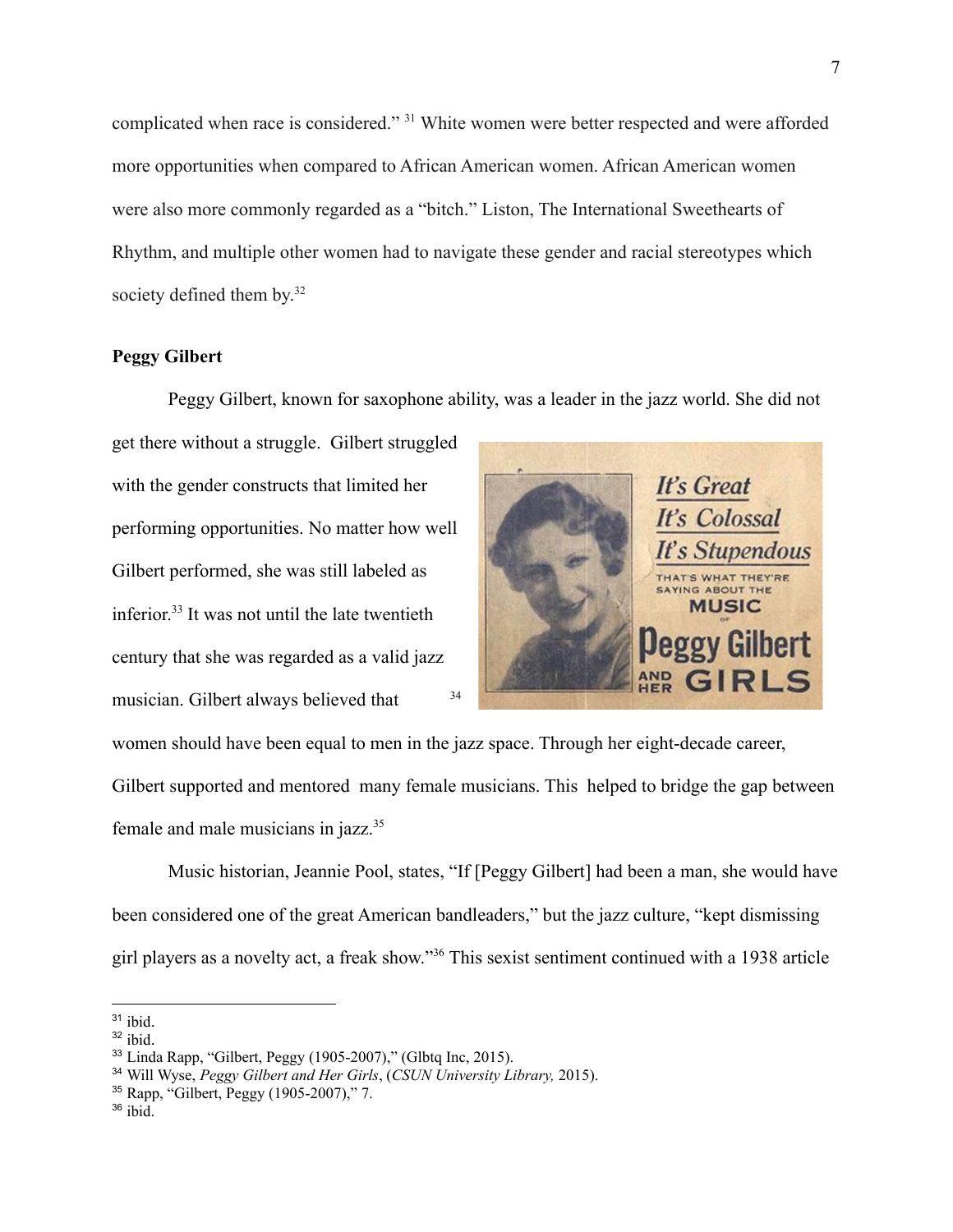by Down Beat magazine entitled, "Why Women Musicians Are Inferior." Gilbert responded with an article of her own that explained the discrimination female performers face. The magazine published the article with the condescending title, "How Can You Blow a Horn with a Brassiere?" This led Gilbert to be a national advocate for female jazz musicians.<sup>37</sup> According to Pool, female musicians came from everywhere to thank her for her support. Unfortunately, the majority of female opportunities for jazz careers were dismissed once men came home from war. 38

The end of World War II brought many male musicians back into the spotlight. According to Rapp, employment opportunities for women in jazz began to disappear. Because of this decline, Gilbert took a full-time position as a secretary for the Local 47 of the Musicians Union. Gilbert continued to play as many gigs as possible while working.<sup>39</sup> Gilbert continued with her constant support for women. Music historian Pool states, "Peggy became the chief advocate for women musicians." Pool continues, "She worked hard to get them jobs and restart their careers. When you see all those musicals, like the Busby Berkeley productions, it was Peggy who got them the jobs."<sup>40</sup> This exhibits that Gilbert cared as much for other women's careers as she did for her own. Gilbert was constantly devoted to furthering opportunities for female jazz musicians.

Gilbert retired from the union in 1970 but remained on the Board of Trustees. Gilbert continued her support of women by contributing to the column "Tuning in on Femme Musicians" in the union's publication, *The Overture*. <sup>41</sup> Gilbert's retirement was filled with continued performances as a jazz artist. In 1974, Gilbert founded The Dixie Belles. This was a

<sup>38</sup> ibid.

 $37$  ibid.

 $39$  ibid.

 $40$  ibid.

<sup>41</sup> ibid.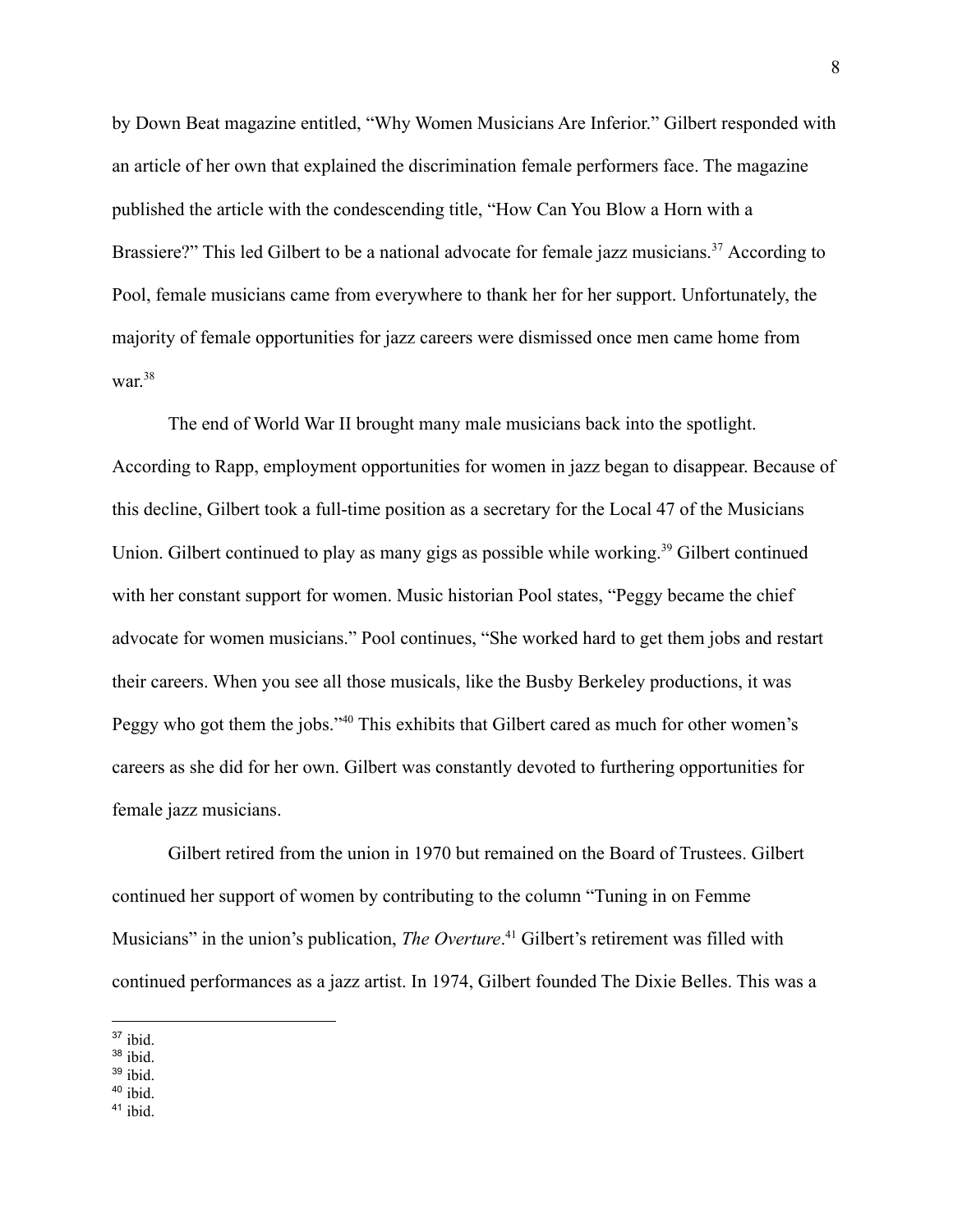band composed of women in their 60s and 70s.<sup>42</sup> This group performed in a wide variety of

venues including festivals, clubs, parties, and television programs. According to Rapp, the Dixie Belles performed on The Tonight Show starring Johnny Carson in 1981. This televised performance led to professional appearances on The Golden Girls, Father Murphy, Dharma and Greg, Married with Children, Home 43



Improvement, Madame's Place, and Ellen.<sup>44</sup> The Dixie Belles were incredibly influential because there were very few all-female jazz groups, especially a group of women this age. The Dixie Belles successfully recorded one album entitled *Dixieland Jazz* in 1986 and continued performing together until 1994.<sup>45</sup>

Gilbert's influence appears in many commercials for companies including Coca-Cola, Kentucky Fried Chicken, Toyota, and Ultimate Electronics. Gilbert is also the subject of a documentary and biography by Jeannie Pool, *The Peggy Gilbert Story: American Jazz Band Leader, Saxophone Player and Advocate for Women Musicians*. Through her contributions to jazz and women's rights, Gilbert's legacy lives on.<sup>46</sup> Peggy Gilbert continued her love of music even amid her encounters with sexism. Her art would continually be discredited as a novelty act, but she still had a successful career. In response to this sexism, Gilbert spent her life fighting for the equality of women in jazz and never quit performing. $47$ 

 $42$  ibid.

- $44$  ibid.
- $45$  ibid.
- <sup>46</sup> ibid.
- <sup>47</sup> ibid.

<sup>43</sup> Rahul Sharma, *The Dixie Bells*, (*Alchetron,* 2018).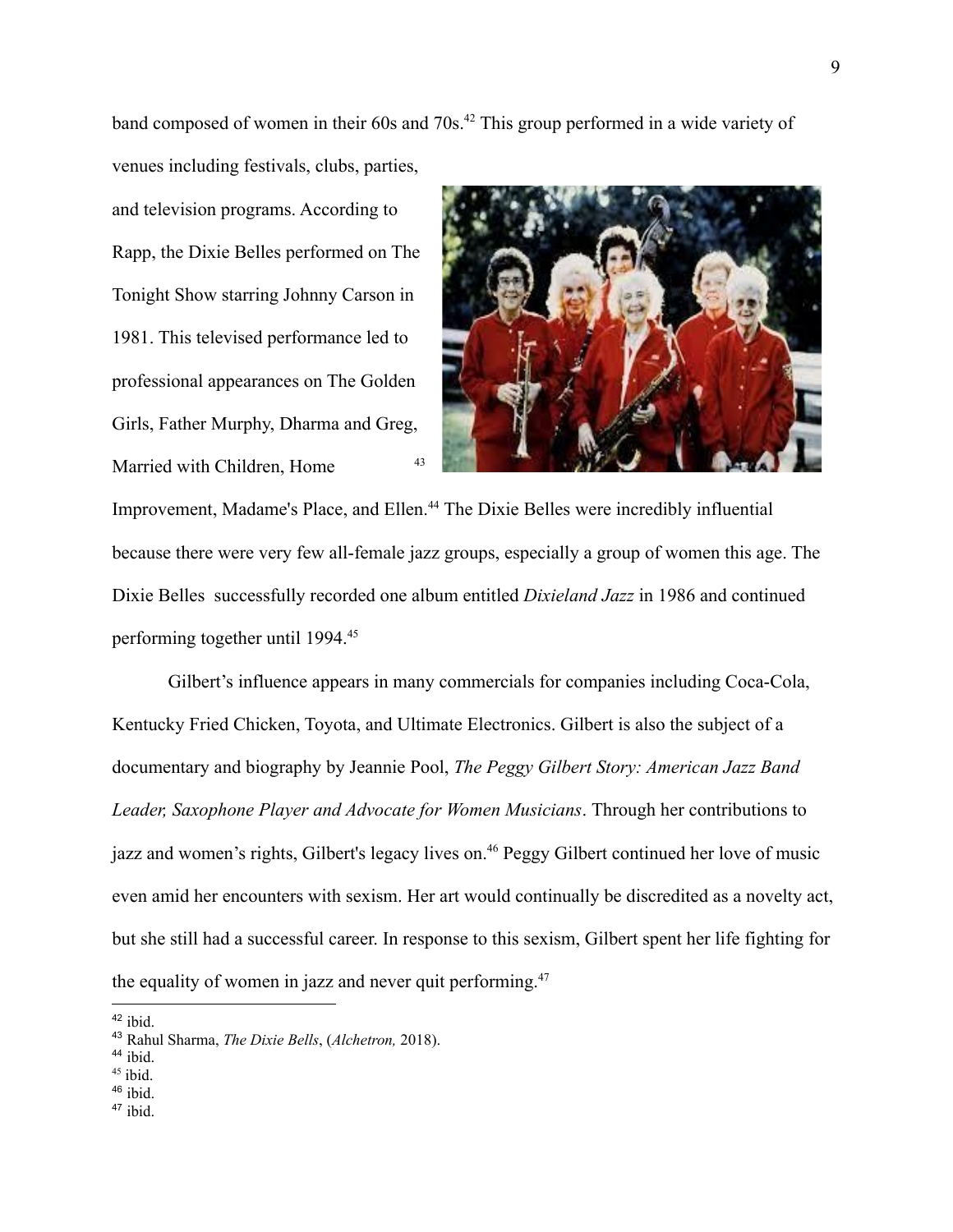#### **Music**

Peggy Gilbert performed with great talent in jazz music. Through her influence, many women were able to perform jazz.<sup>48</sup> There were many sexist critics of her work, but Gilbert still fought against the societal pressure to become a housewife.<sup>49</sup> Gilbert continued to perform during the Great Depression even with limited money, less accolades, and restrictive gender norms.<sup>50</sup> There was resentment in the Great Depression when women received jobs over men because of limited job opportunities. Because of this resentment, the role of housewife became standard for women in the United States, especially in the south.<sup>51</sup>

Peggy Gilbert's most influential album was, *Peggy Gilbert and The Dixie Belles:*

*Dixieland Jazz*. This is Gilbert's most influential album because it is her last album, thus, it defines her jazz legacy. <sup>52</sup> The first song I will mention is, "Back Home Again in Indiana." In this song, Gilbert introduced the Dixieland style of jazz. Up to this point in history, this genre was not widely explored by women. <sup>53</sup> Gilbert was able to fully explore Dixieland jazz and add her own playing style in the process, becoming a trailblazer for other female artists in this genre.<sup>54</sup>

In Dixieland jazz, each instrument has a unique role. The trumpet plays the melody; the clarinet adds embellishments to the melody; the trombone embellishes the bass line, sometimes plays the melody, and does after beats and sound effects; the piano and banjo play chords; the

<sup>48</sup> ibid.

<sup>49</sup> ibid.

<sup>&</sup>lt;sup>50</sup> Music was perceived differently during this time. Music was not a fun pastime, it was a way to forget the bleak reality of the Great Depression. Music was a form of escapism. Claudia Reinhardt, "Having Fun--Jazz" (Wessels, 2003).

<sup>51</sup> Julie Human, "A Woman Rebels? Gender Roles in 1930s Motion Pictures," (*The Register of the Kentucky Historical Society* 98, 4, 2000), 405–408.

<sup>52</sup> "Dixieland and the Swing Era," (Jazz in America, 2007).

<sup>&</sup>lt;sup>53</sup> Dixieland jazz is different from the swing style of jazz. Dixieland had its musical development in the early 20th century, 1900-1928. Dixieland had four main influences: ragtime, military brass bands, the blues, and gospel music. The common instrumentation for a Dixieland band is trumpet, clarinet, trombone, piano, string bass, drums, and banjo. The main musical aspect of Dixieland Jazz is something called "collective improvisation." Where in regular jazz there are multiple singular solos; in Dixieland jazz, all musicians improvise at the same time. "Dixieland and the Swing Era," 3.

<sup>54</sup> ibid.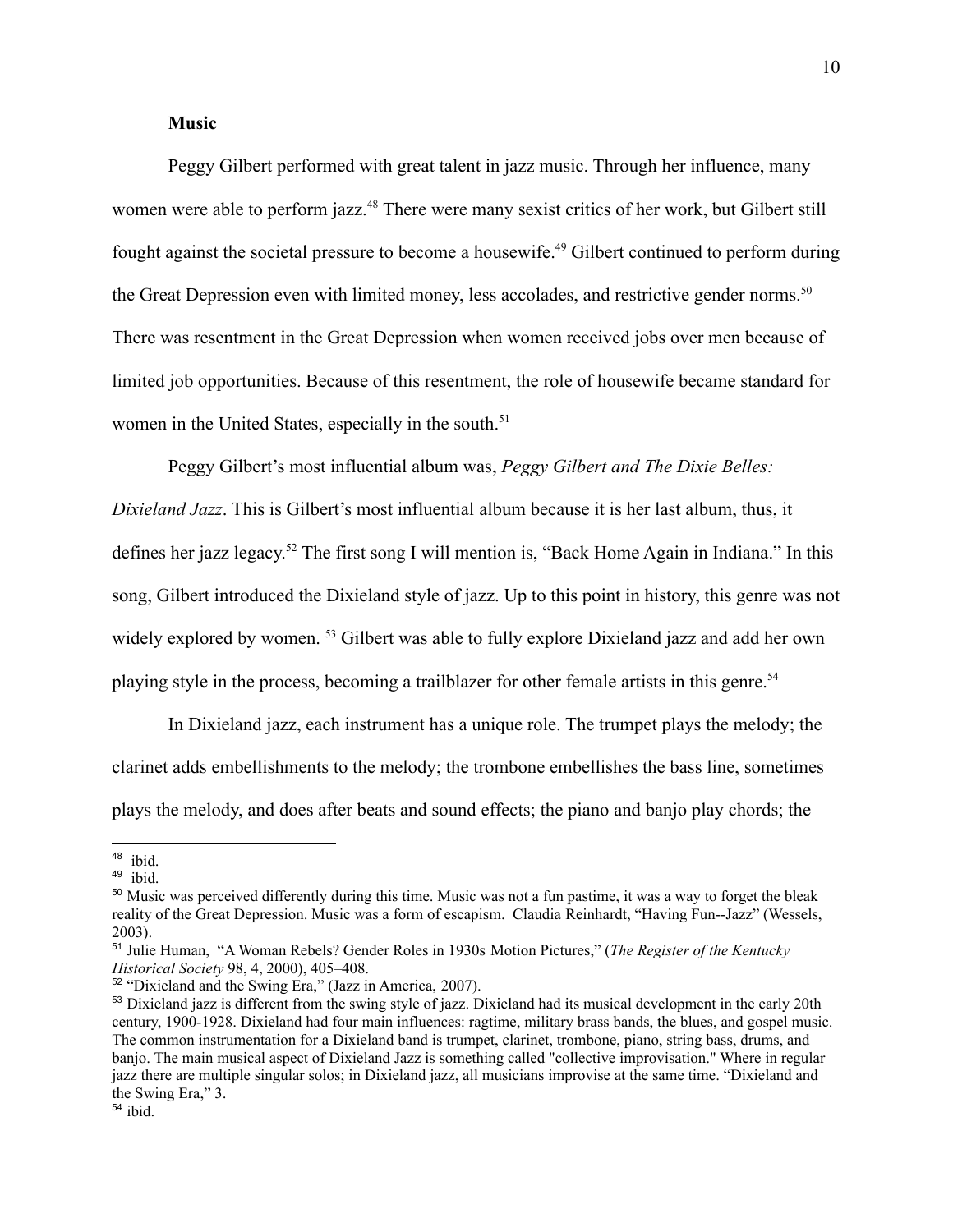string bass plays the bass line; and the drums keep the beat and swing feel throughout.<sup>55</sup> Dixieland jazz also has the characteristic of bending the notes to exhibit emotion in the music. The vibrato was fast and the notes were bent aggressively. This meant that the pitch was lowered quickly and with strength.<sup>56</sup> The standard of Dixieland jazz originated in small marching bands which often played at dances, parties, and funerals. Louis Armstrong was the first to improvise in the Dixieland jazz style and make it mainstream. Gilbert broke from the traditional swing style widely played by women and embraced this new Dixieland jazz style.<sup>57</sup>

If Gilbert had not been a woman, she may have been known as one of the Dixieland greats.<sup>58</sup> Gilbert used her struggles with sexism as the inspiration to create her art.<sup>59</sup> Some unique characteristics in the song, "Back Home Again in Indiana," include the utilization of a baritone saxophone solo. Baritone saxophone solos were not common in the Dixieland jazz style.<sup>60</sup> There are also many solos including: the clarinet, trumpet, baritone (bari) saxophone, and piano. This is uncommon because in Dixieland jazz collective solos are more common. At the end of the piece, the bari saxophone takes the lead. This is unusual for the style because the trumpet usually takes the lead part. The piece ending in a bari saxophone solo is also uncommon because Dixieland jazz ends in one large collective solo.<sup>61</sup> Gilbert is the bari saxophone soloist throughout. She alters the common lead trumpet role and creates her own musical narrative. Women were rarely afforded the right to their own voice in jazz so Gilbert was a trailblazer for

<sup>55</sup> ibid.

<sup>56</sup> ibid.

<sup>57</sup> ibid.

 $58$  ibid.

<sup>59</sup> Domenica Bongiovanni, "Indy 500: The Surprising History of '(Back Home Again in) Indiana' & Everyone Who Sang It," (The Indianapolis Star, 2021).

 $61$  ibid. <sup>60</sup> Bongiovanni, "Indy 500: The Surprising History of '(Back Home Again in) Indiana' & Everyone Who Sang It," 5.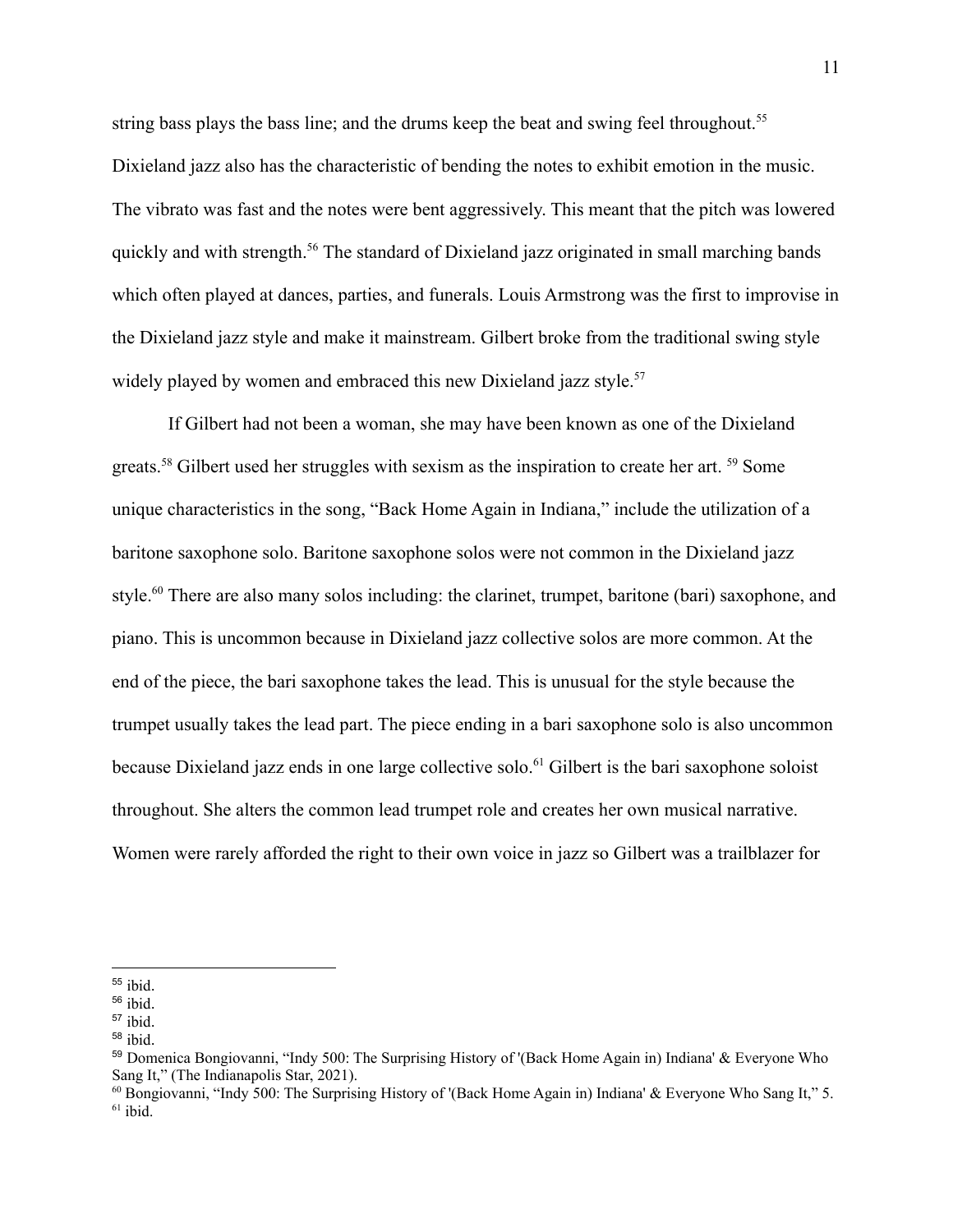female jazz artists. Many women were not allowed to perform, but Gilbert performed despite the odds against her. 62

"Back Home Again in Indiana,"was originally titled "Indiana." <sup>63</sup> James F. Hanley wrote "Indiana" to support his home state and his state song, "On the Banks of the Wabash." "Indiana" was one of the biggest hits for the composer. Louis Armstrong was the performer to first make "Indiana" a staple song.<sup>64</sup> Through Louis Armstrong's influence, Gilbert was then able to perform her own version of Dixieland jazz. It was bold for a woman to perform a song made primarily famous by a man.<sup>65</sup> Gilbert knew that she would be compared to  $66$ Armstrong and accepted the judgment and ridicule that ensued.<sup>67</sup>

Gilbert continues to exhibit her talent and strength in the song "When the Saints Go Marching In," which is also from the album, *Peggy Gilbert and The Dixie Belles: Dixieland Jazz*. This song has the same unique characteristics that are in "Back Home Again in Indiana"<sup>68</sup> Gilbert shines with the clarinet and bari saxophone solos throughout. Every line Gilbert plays proves that gender should never be a determining factor. Gilbert performs jazz masterfully just like the Dixieland great, Louis Armstrong. "When the Saints Go Marching In"<sup>69</sup> was recorded originally May 13, 1938 and topped the charts for four weeks. Armstrong yet again evolved this

 $62$  ibid.

 $63$  ibid.

 $64$  ibid.

 $65$  ibid.

<sup>66</sup> *Indiana, 1917, (Indiana Historical Society, 2006)*.

 $67$  ibid.

 $68$  ibid.

 $69$  "When the Saints Go Marching In" is attributed to James M. Black and Katherine E. Purvis. Both composers were associated with the church. Louis Armstong made the song famous but the composers were the reason for the song's existence. Purvis was a music teacher for the seminary and Black was a worship and Sunday school leader. Black would also write and edit worship songs. "When Saints Are Marching In" should not be confused with "When the Saints Go Marching In."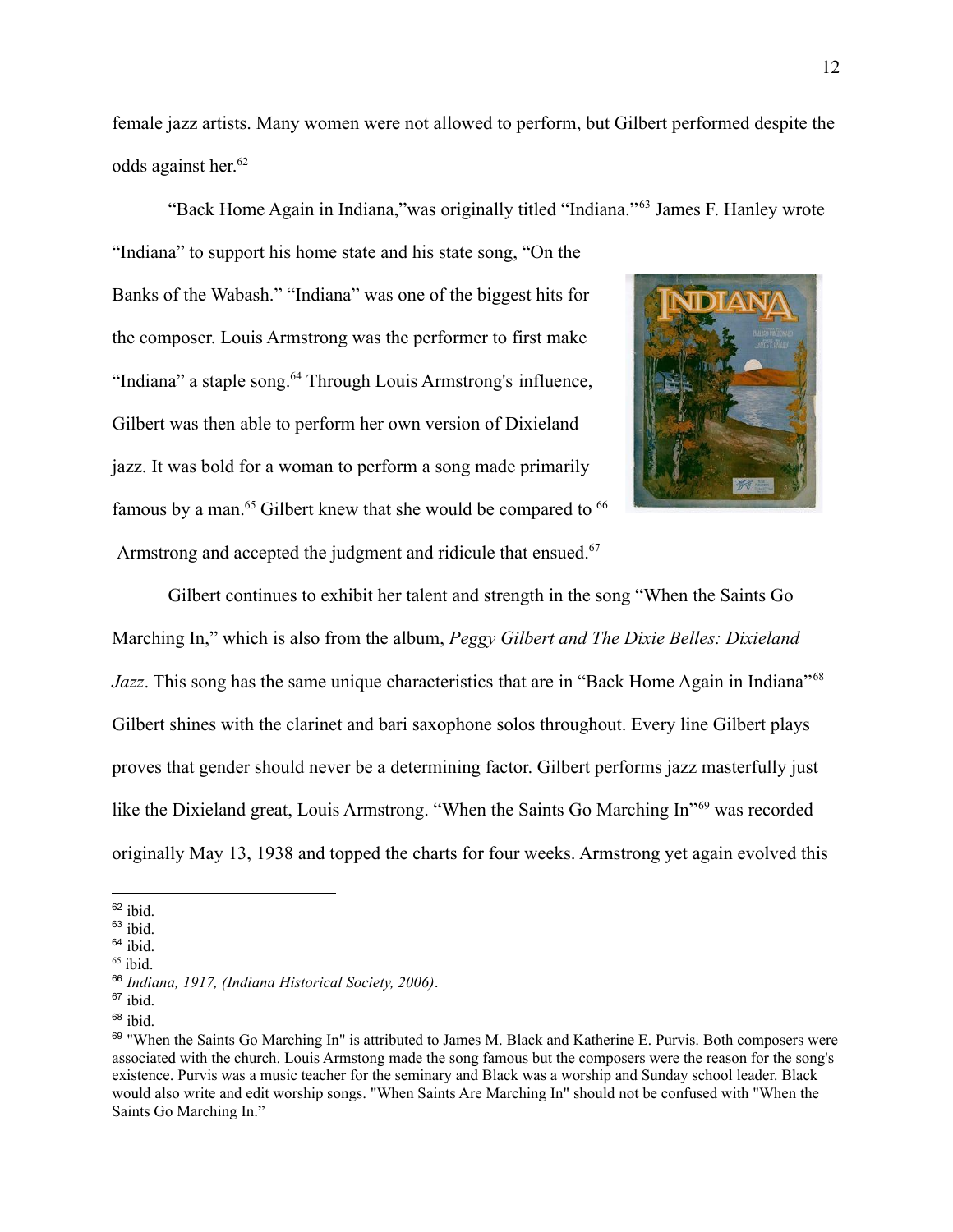song into a jazz standard and it is now a very common request of Dixieland Jazz bands.<sup>70</sup> Gilbert, yet again, boldly took a song that was broadly popularized by a man and made it her own. Gilbert continues her influence on Dixieland jazz with the song, "Struttin' with Some Barbecue."

The unique characteristics of "Struttin' with Some Barbecue" are the same unique characteristics that are in the previous songs. Dixieland jazz is also mostly based on instrumentation and not the voice. Hence, the addition of a vocalist is unique. Gilbert always shines with the clarinet and bari saxophone solos throughout every piece as well. <sup>71</sup> "Struttin" with Some Barbeque" was originally composed by Lil Hardin Armstrong in 1927 as an instrumental work. Lyrics were added in 1941 by Don Raye.<sup>72</sup> When Lil Hardin Armstrong divorced Louis Armstrong, she won ownership of this song. Louis Armstrong continued to claim ownership of this song, despite the court giving ownership to Lil Hardin.<sup>73</sup> The men in the 1940s-60s were acclimated to having full control and power over women. The fact that a woman owned the song was unheard of and thus ignored by Armstrong. Lil Hardin, through this sexism, remained determined and kept control of her song.<sup>74</sup> Like Lil Hardin, Gilbert maintained control in each song she performed.

Gilbert continues to develop this tenacity and talent in the song, "When You're Smiling," once again, shares the same unique qualities as the previous songs.<sup>75</sup> Gilbert's solo on the bari saxophone leads the listener through a fun and unique ballad. The piece is meant to make the listener smile with upbeat rhythms and fluttering vibrato.<sup>76</sup> "When You're Smiling" was composed by Mark Fisher, Larry Shay, and Joe Goodwin.<sup>77</sup> Again, Louis Armstrong made this

- $76$  ibid.
- $77$  ibid.

<sup>70</sup> Sandra Burlingame, "When the Saints Go Marching In," (JazzStandards, 2005).

<sup>71</sup> "'Struttin' with Some Barbecue: Stories of Standards," (KUVO, 2019).

<sup>72</sup> "'Struttin' with Some Barbecue: Stories of Standards," 3.

 $73$  ibid.

<sup>74</sup> ibid.

<sup>75</sup> Burlingame, "When You're Smiling (1928)," 3.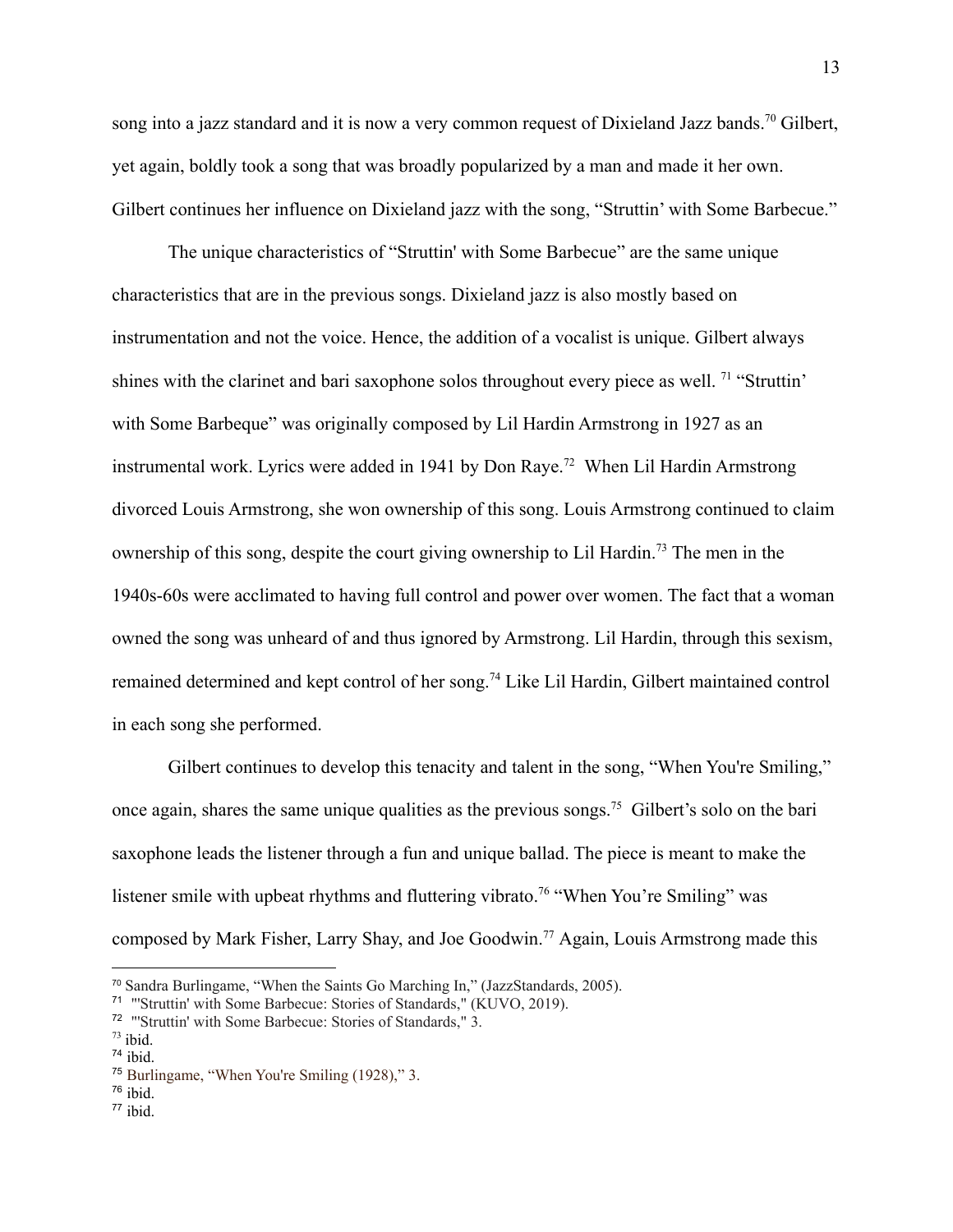song a Dixieland jazz standard. "When You're Smiling" has been recorded by: the vocalist Eddie Jefferson, the big bands of Count Basie, Stan Kenton, Duke Ellington, the Dave Brubeck Quartet, saxophonist Art Pepper, guitarist Joe Pass, and many other Dixieland musicians.<sup>78</sup> This song, as you can see, has been previously recorded by many male artists. Gilbert was one of the first jazz artists to break the gender mold. Many female jazz vocalists had performed the song but female instrumentalists performing the song were less common. As you are faced with the many male recordings available, you realize how unique Gilbert is.<sup>79</sup>

When men came back from World War II, Gilbert and other women were limited in musical performance opportunities and jobs. Gilbert had to become a secretary and perform when she could. Despite the struggle that Gilbert faced, she continued to perform and advocate for other female jazz artists. Gilbert wanted to make female jazz musicians commonplace in society. It is because of Gilbert's performances and persistence that she became a successful jazz musician and she wanted to pave the way for future female jazz artists to establish their own careers in jazz.

#### **The International Sweethearts of Rhythm**

A group of women that also experienced hardships, and paved the way for other female jazz musicians, was the group the International Sweethearts of Rhythm. The Sweethearts were rediscovered by the departments studying women in the 1970s and 80s. The Sweethearts were viewed as political figures rather than musical artists.<sup>80</sup> The Sweethearts were remembered for their gender rather than for their talents, so it was not until this rediscovery that the Sweethearts were widely regarded as jazz artists. According to John McDonough, author of *America's 'Sweethearts': An All-Girl Band that Broke Racial Boundaries*, "the fact that the Sweethearts

 $78$  ibid.

<sup>79</sup> ibid.

<sup>80</sup> John McDonough, "America's 'Sweethearts': An All-Girl Band That Broke Racial Boundaries," (NPR, 2011).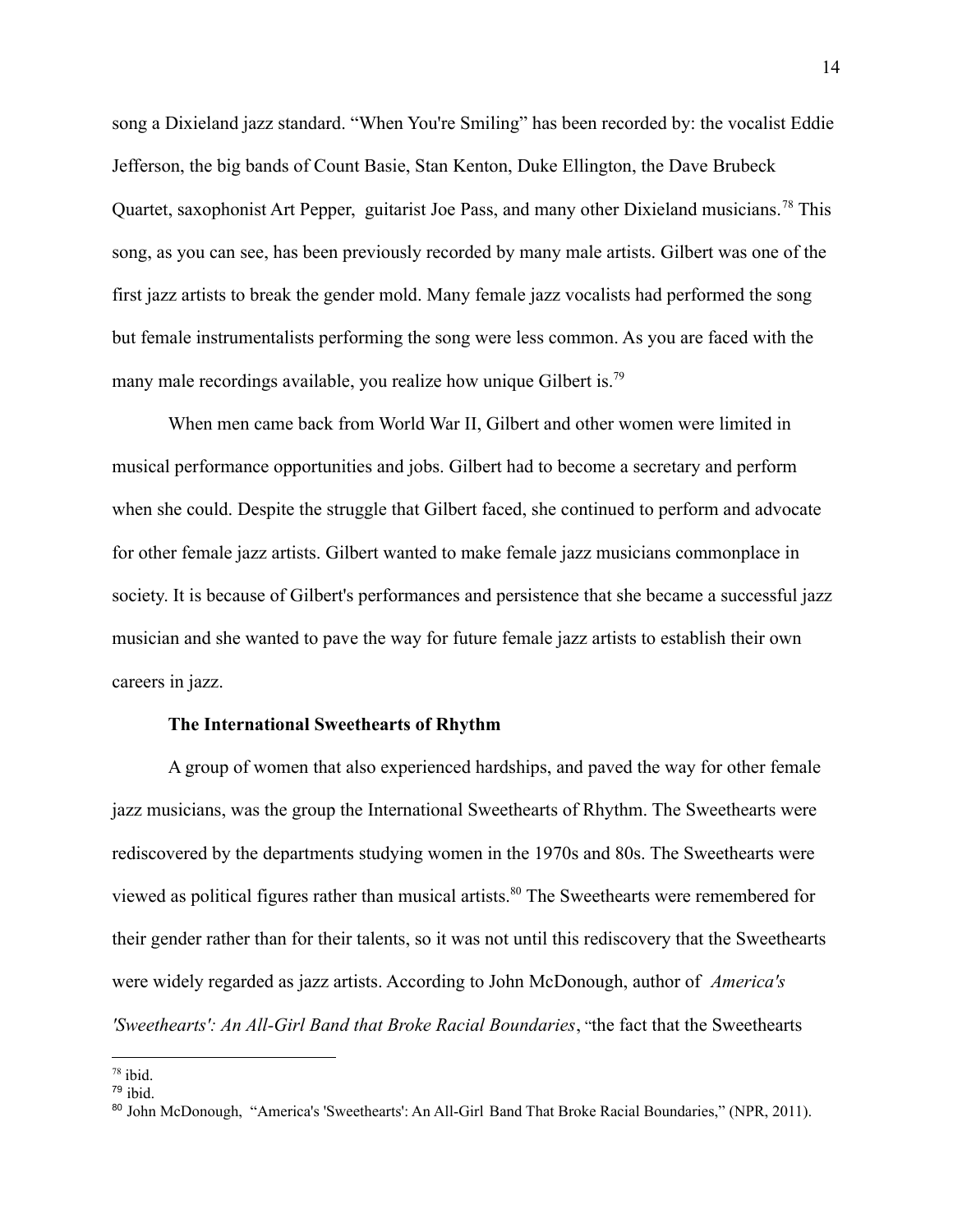were women diminished their musical career."<sup>81</sup> These women were seen as novelty acts, not as respectable jazz artists in the 1940s. The Sweethearts were prolific jazz artists, but because of their gender, only a small number of their recordings survive. $82$ 

The Sweethearts began their journey in rural Piney Wood, Mississippi in 1937. The idea of the Sweethearts was inspired by Phil Spitalny

and his All-Girl Orchestra. Spitalny achieved success in the music industry through the Hour of Charm radio station. He had other orchestras but his All-Girl Orchestra is what made him famous. Spitalny went on to become a famous composer, music critic, musician, and bandleader. <sup>83</sup> Through the influence of Spitalny's All-Girl Orchestra,



The International Sweethearts of Rhythm were formed.<sup>85</sup>

As the leader of this all-girl orchestra, Spitalny was a well-known liar and braggart. He told the world that he spent 20,000 dollars searching all over the country for the perfect female musicians for his band when he did not.<sup>86</sup> Spitalny also did not create an all-girl orchestra to increase diversity in jazz. Spitalny created this orchestra because he believed a women's sound and appearance to be more alluring to a male audience. These women were not appreciated for

 $82$  ibid. <sup>81</sup> McDonough, "America's 'Sweethearts': An All-Girl Band That Broke Racial Boundaries," 5.

<sup>84</sup> *Sweethearts of Rhythm, 1940*, (*African American Registry,* 2021). <sup>83</sup> Erica Collins, "All-Girl Orchestras: Helen May Butler, the Parisian Redheads, the Hour of Charm Orchestra (Phil Spitalny), Ina Rae Hutton, Dolly Dawn and More by Erica Collins," (The American Vaudeville Museum, 2021).

<sup>86</sup>ibid. <sup>85</sup> Collins, "All-Girl Orchestras: Helen May Butler, the Parisian Redheads, the Hour of Charm Orchestra (Phil Spitalny), Ina Rae Hutton, Dolly Dawn and More by Erica Collins," 9.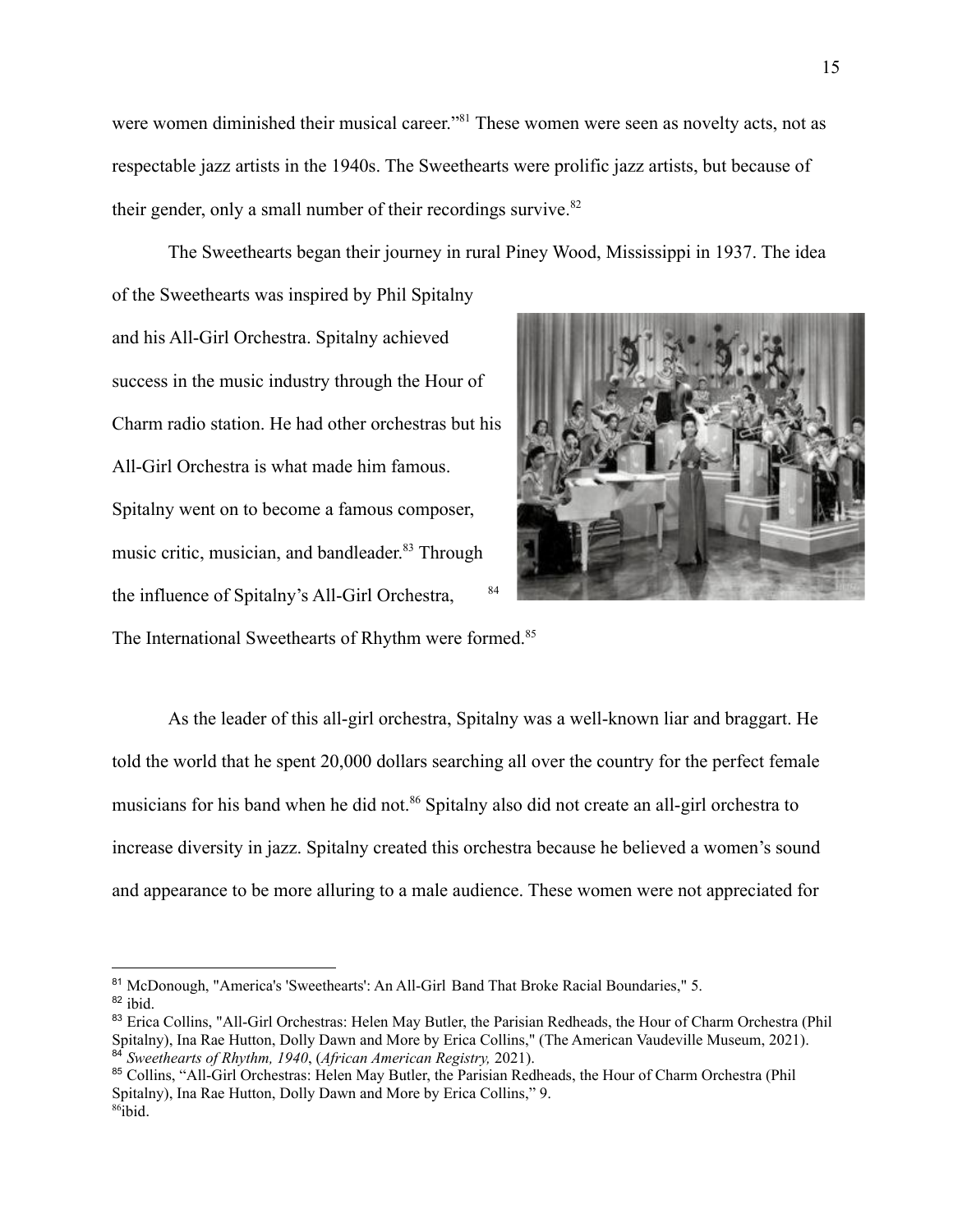their art; they were viewed as sexual objects. To attain the perfect sexual object, Spitalny had a series of requirements.<sup>87</sup>

The women had to be in their twenties, have long hair, and weigh less than 120 pounds. They were not allowed to marry and they needed permission to date; if a member of the orchestra was asked on a date there would be many questions about the man: What is his profession? What is his education level? Does he have a respectable family? Is he suitable? Etc. If the committee did not give permission, the woman was not allowed to go on the date. To keep their weight down, the women would: play tennis, play badminton, go for a swim, play basketball, or dance. The most common rule broken was age. Women could be thirty or older and still perform.<sup>88</sup> These requirements are sexist because they objectify these women. The women could not just perform, they had to fit Spitalny's perfect idea of a woman in order to perform. Yes, the women had a choice to be in this group but they had limited options. Society in the 1930s-40s did not consider women as capable performers.<sup>89</sup> A woman was meant to take care of the home, the children, and dote on her husband. The men were the people allowed to achieve more<sup>90</sup>

Spitalny's All-Girl Orchestra served as an inspiration for the formation of The International Sweethearts of Rhythm. Helen Jones Woods, a member of the band, states,"My father heard the band over the radio one time and said, 'I've got a lot of girls here. Maybe I could start myself an all-girl band.<sup>91</sup><sup>1</sup> From there, the Sweethearts were born. The inspiration of one all-white girl band paved the way for a diverse all-girl band.  $92$  An all-girl group containing

 $90$  ibid.

 $87$ ibid.

<sup>88</sup>ibid.

<sup>89</sup> ibid.

 $91$  ibid.

<sup>92</sup> *Sweethearts of Rhythm, 1940*, (*African American Registry,* 2021).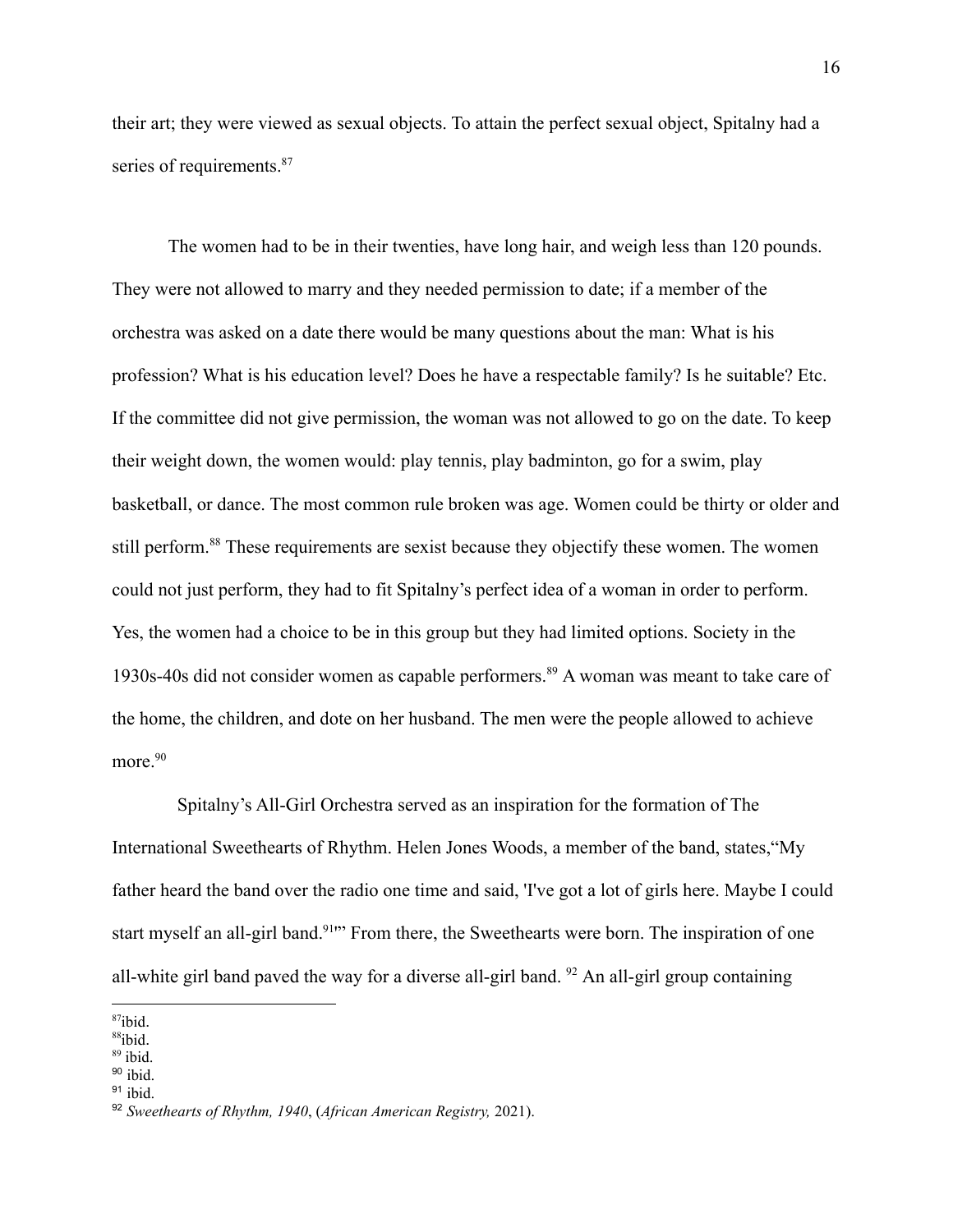different races was unheard of in the south. One of the original members, Willie Mae Wong, was of Chinese descent. Two other members were of Hawaiian and Hispanic descent. In Mississippi law, white was the superior race and other races were viewed as inferior.<sup>93</sup>

According to John McDonough, in 1941, the Sweethearts became professionals. This new fame came with two new white performers including a saxophonist by the name of Rosalind Cron.

In the deep south, a white person performing with different races was viewed as a criminal act.<sup>94</sup> Cron said, "We got to Baltimore and I asked Millie Jones, who was part American Indian and part African American, if she'd like to go downtown on a bus  $^{95}$ 



with me to window shop." On their journey, the two women stopped for a soda and they could not get service. Cron continued, "I said to Millie, 'I'm just going to stop this waitress and find out why she's ignoring us. [Millie] got very excited and jumped up and ran up the stairs [of the restaurant]. She was really frightened."<sup>96</sup> Millie did not only have to contend with sexism, she had to contend with the racism of the south.

The race issue was further explained to Cron from the road manager. Cron said, "They called me in and explained that Jim Crow was a series of rules and laws, and explained what life was going to be like from now on." According to John McDonough, the crew offered her the option of going home, but she resolved to stay the course. "After that Baltimore episode, I made up my mind then and there," she says. "I was not going to back down."<sup>97</sup> According to the Jim

 $93$  ibid.

<sup>94</sup> ibid.

<sup>95</sup> *Sweethearts of Rhythm, 1940*, (*African American Registry,* 2021).

<sup>96</sup> ibid.

 $97$  ibid.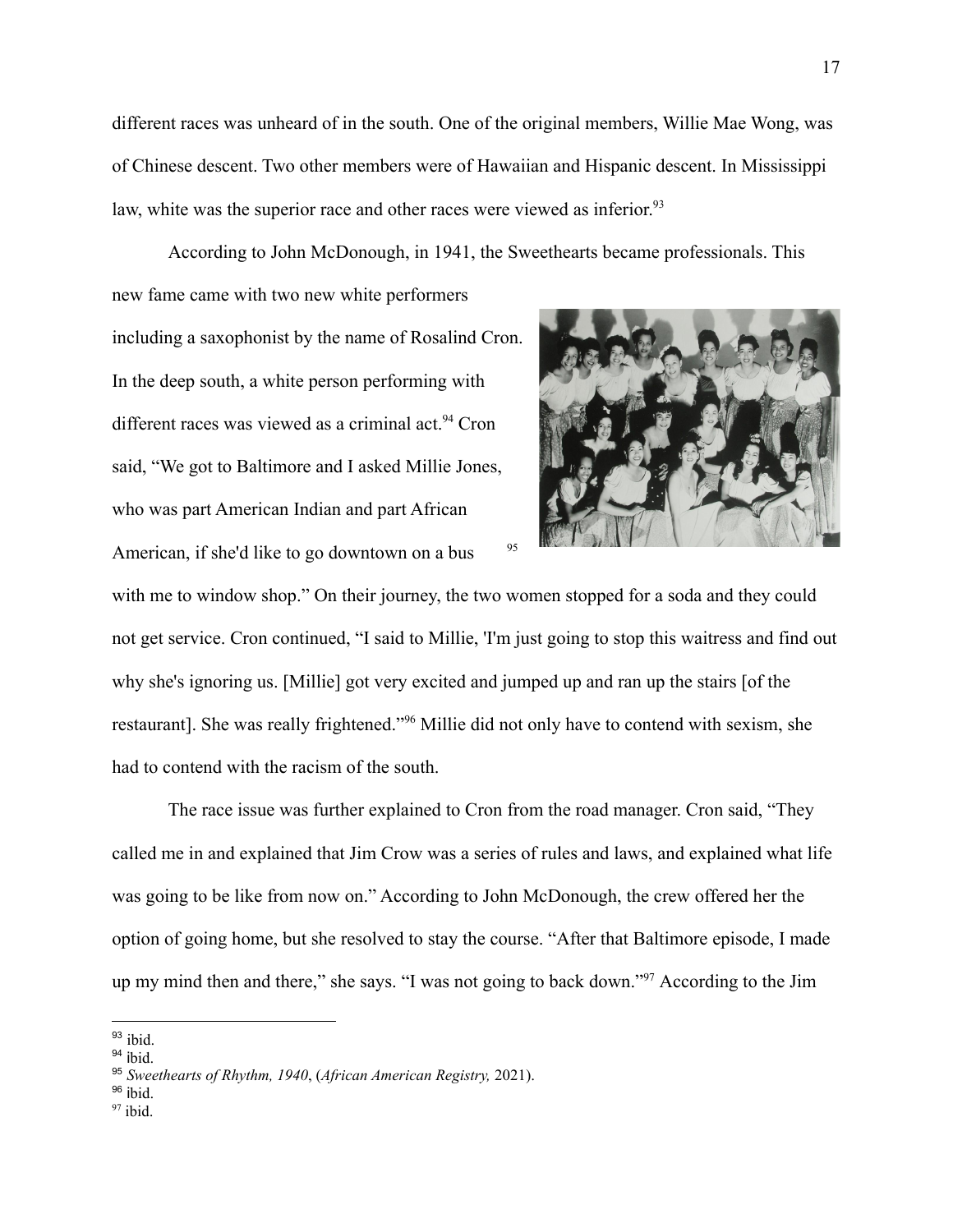Crow laws, Cron was a traitor to her race. Cron innately had privilege in the south because she was white, but she lost these privileges once she joined this diverse band. <sup>98</sup>

Society had its own idea of the proper race and gender. Cron had to appear as African American in order to blend in. According to John McDonough, Cron either had to be her own race or become the race she associated with.<sup>99</sup> Cron says, "I would either know, understand and learn how to live as a black girl, or I could go home… Everybody knew this was dangerous territory."<sup>100</sup> In the summer of 1945, however, there was no need for makeup, because the Sweethearts played in Paris and Germany as their true selves. After many years, a great band leader by the name of Earl Hines described The International Sweethearts of Rhythm as, "the first freedom fighters."<sup>101</sup> The International Sweethearts of Rhythm are not just historical figures that broke past gender and race limitations; these women were successful musicians. <sup>102</sup>

#### **Music**

The International Sweethearts of Rhythm performed in the face of adversity and prevailed, establishing a successful jazz career.<sup>103</sup> The Sweethearts exhibit their talent for jazz in the song "Bugle Call Rag" from the *The Best of The International Sweethearts of Rhythm* album.<sup>104</sup> This album is influential because it highlights the group's most popular songs. The song, "Bugle Call Rag," has swing attributes throughout with swung eighth notes and beats two and four emphasized. The song also has the musical attributes of a rag with syncopated rhythms. Syncopation in music means that regular accents are displaced creating a disjunct feeling in the

 $98$  ibid.

 $99$  ibid.

 $100$  ibid.

<sup>102</sup> McDonough, "America's 'Sweethearts': An All-Girl Band That Broke Racial Boundaries," 3. <sup>101</sup>John McDonough, "America's 'Sweethearts': An All-Girl Band That Broke Racial Boundaries," (NPR, 2011).

<sup>&</sup>lt;sup>103</sup> Sandra Burlingame, "Bugle Call Rag (1922)," (JazzStandards, 2005).

<sup>104</sup> Burlingame, "Bugle Call Rag (1922)," 3.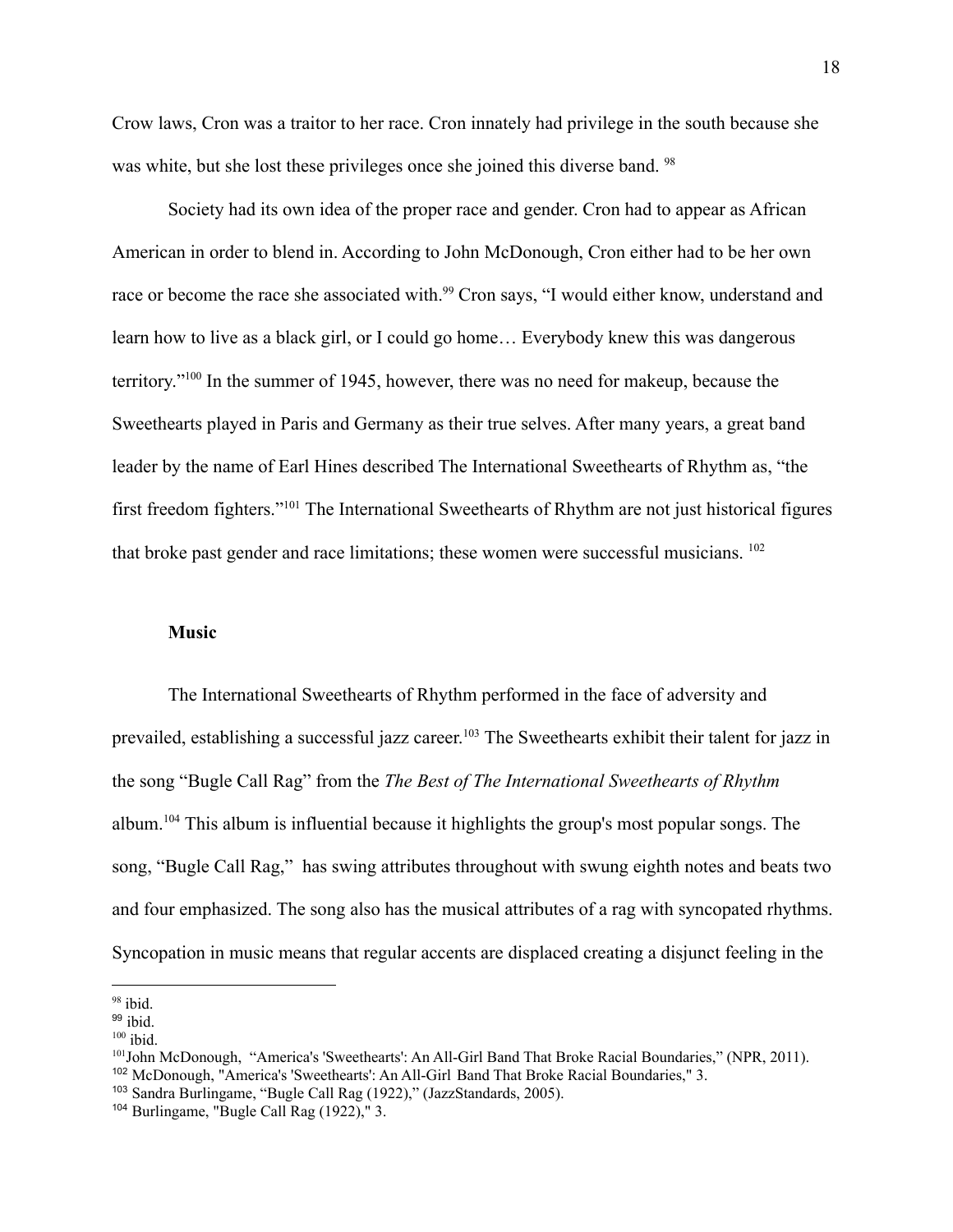music.<sup>105</sup> The first recording of "Bugle Call Rag" was in 1922 by the New Orleans Rhythm Kings.<sup>106</sup> The song was written by Jack Pettis, Bill Meyers, and Elmer Schoebel and was recorded by Henry "Red" Allen in 1932. This song was made popular by the swing-era orchestras of Benny Goodman and Glenn Miller. <sup>107</sup> The song was previously popularized by men, and was further popularized by the Sweethearts. The Sweethearts took the song and made it their own by adding their unique sound to the music. These women had to contend with sexist comparison but prevailed despite this criticism.<sup>108</sup>

The Sweethearts continue their talents in the song "Blue Lou." Blue Lou" is also from *The Best of The International Sweethearts of Rhythm* album.<sup>109</sup> The crescendos and decrescendos throughout pull the listener in and out of this hypnotic piece of music. The dynamics allow the listener to feel every wave of emotion.<sup>110</sup> "Blue Lou" was composed by Edgar Sampson. The song was first introduced by Columbia Records on October 16, 1933 by Benny Carter, a saxophonist and trumpeter. "Blue Lou" and "If Dreams Come True" became swing standards for the time.<sup>111</sup> Benny Carter and Chick Webb were arrangers that gave the song two distinct styles. Carter made the song dance-like with a dolce, sweet, trumpet solo. The Webb version has a brisk tempo utilizing multiple soloists in a swing style.<sup>112</sup> Ella Fitzgerald also sang this song in the 1950s. Fitzgerald tells the story of a woman who is sad because her love has left her. The emotion of lost love is translated into the Sweethearts interpretation as well. The slow tempo

<sup>108</sup> ibid.

 $110$  Burlingame, "Blue Lou  $(1935)$ ," 2.

 $105$  ibid.

 $106$  ibid.

 $107$  ibid.

<sup>109</sup> Sandra Burlingame,"Blue Lou (1935)," (JazzStandards, 2005).

 $111$  ibid.

 $112$  ibid.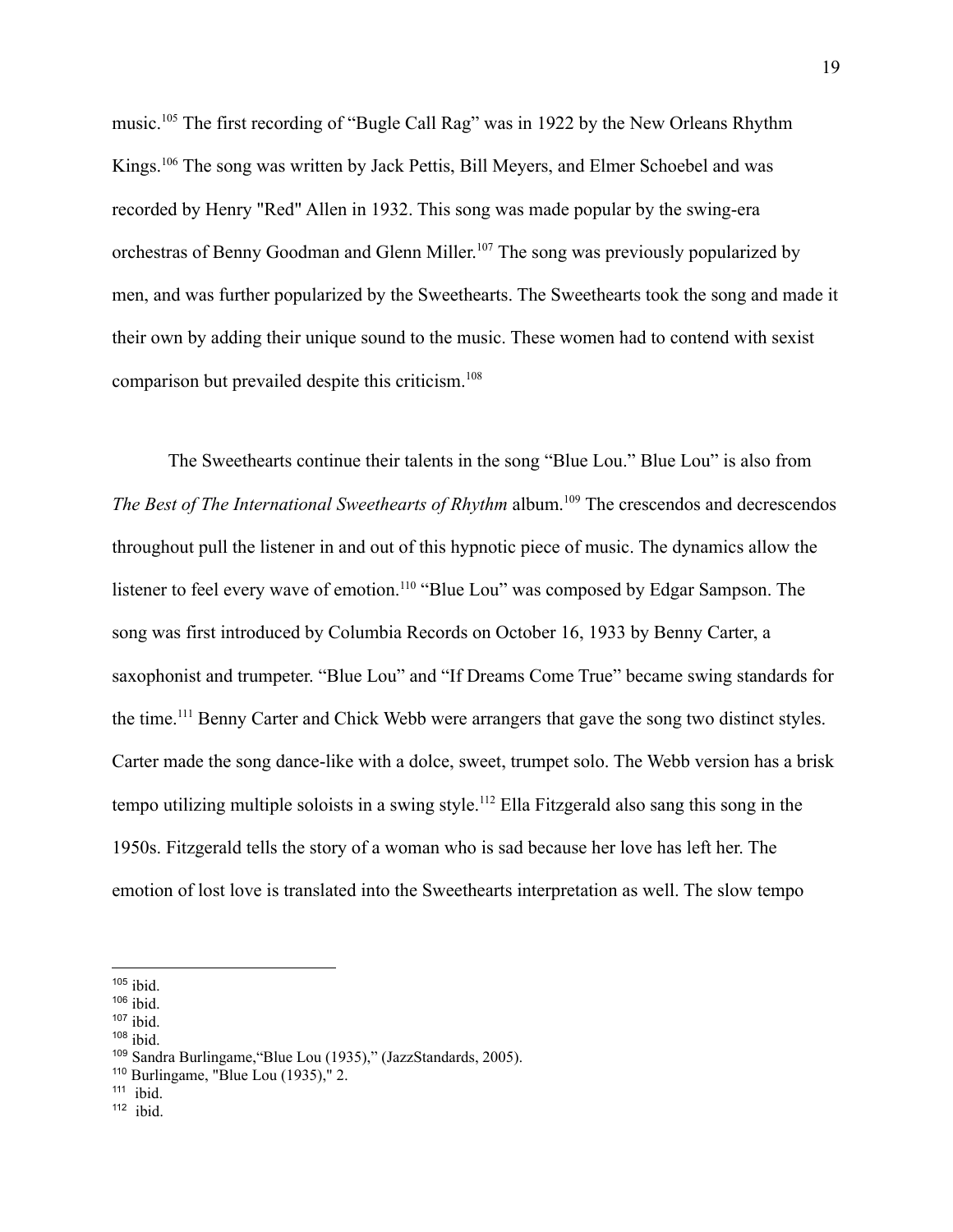sustained notes, and slow vibrato depict the somber attitude of the piece.<sup>113</sup> The next song is a more spirited interpretation.

The next song is "Sweet Georgia Brown" also on the album *The Best of The International*

*Sweethearts of Rhythm*. <sup>114</sup> Many songs did not survive the transition from the Roaring Twenties to the swing era (1930s-40s). Only some songs became long-lasting classics. "Sweet Georgia Brown" became one of the most enduring songs of the jazz age.<sup>115</sup> This song was instantly successful. It was intimidating to play one of the most successful songs of the jazz age (1920s-30s). The Sweethearts boldly created their own interpretation of a popular song allowing for a <sup>116</sup> female voice to be represented.<sup>117</sup>



The next song from this album is "Honeysuckle Rose." The music is a classic of big band jazz with swung rhythms throughout.<sup>118</sup> Many critics said female performers could only be demure and peaceful in their playing. In this song, the Sweethearts prove that women are deserving of more depth. The Sweethearts provided the loud and brash playing that many believed impossible for a woman to achieve. The struggle for respect was constant and societal standards were suffocating to a woman's jazz career. Despite the sexism and racism fighting against these women, the International Sweethearts of Rhythm were successful. "Honeysuckle Rose" is by the composer Thomas "Fats" Waller. This song was first a dance number at Connie's

 $113$  ibid.

<sup>114</sup> Sandra Burlingame, "Sweet Georgia Brown (1925)," (JazzStandards, 2005).

<sup>115</sup> Burlingame, "Sweet Georgia Brown (1925)," 2.

<sup>116</sup> Janice Cleary, *Sweet Georgia Brown Sheet Music*, (The Harvest History, 2011).

<sup>117</sup> Burlingame, "Sweet Georgia Brown (1925)," 2.

<sup>118</sup> Sandra Burlingame, "Honeysuckle Rose (1929)," (JazzStandards, 2021). https://www.jazzstandards.com/compositions-0/sweetgeorgiabrown.htm.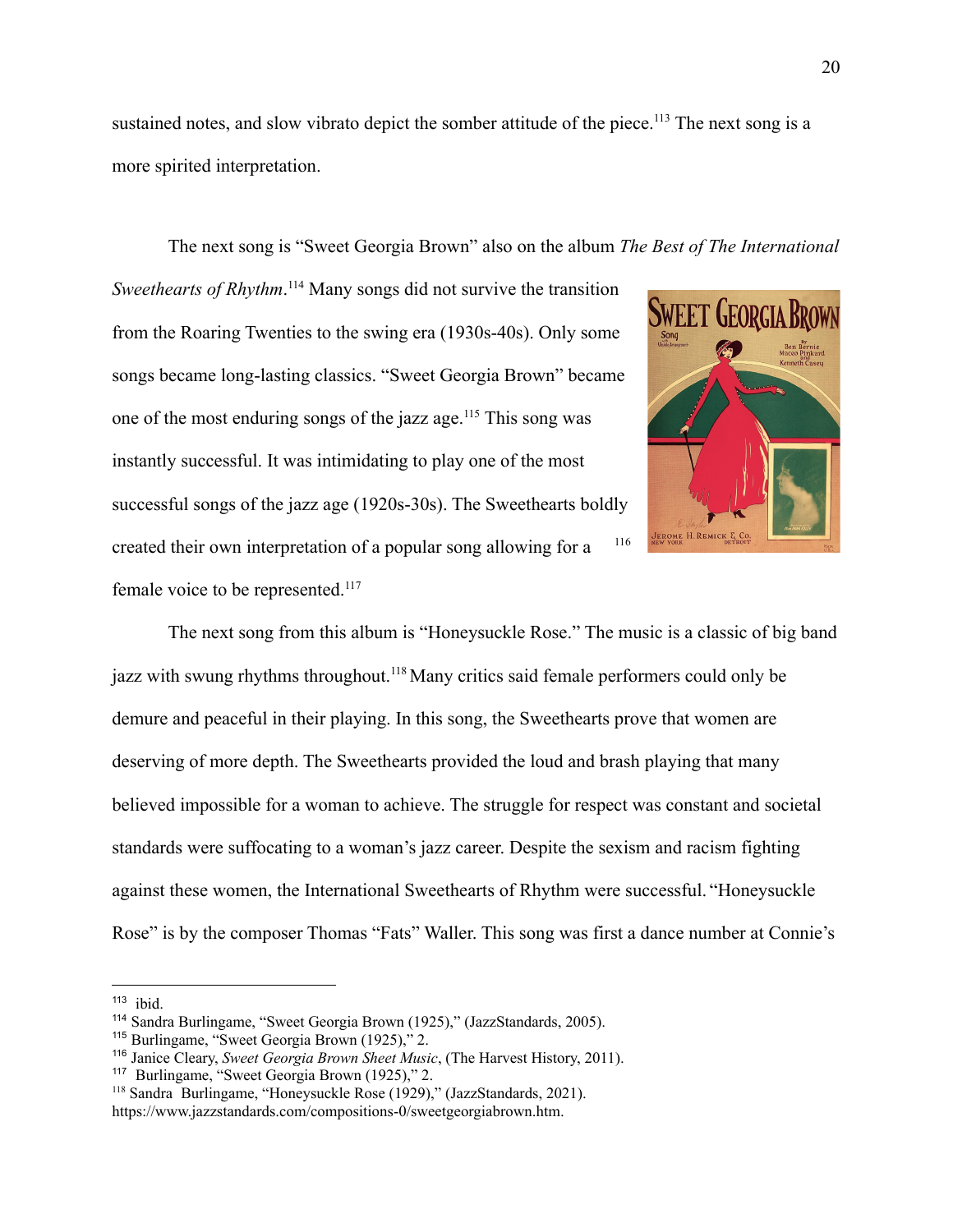Inn in Harlem. After the release of the album *Load of Coal*, "Honeysuckle Rose" had its debut on the *Old Gold Show* by Paul Whiteman.<sup>119</sup> This is yet another song that was a hit for many male artists. The International Sweethearts of Rhythm chose to make this song uniquely their own despite the sexist comparison. The loud and confident nature of this song was threatening to sexist society. If women became stronger, then they became harder to control.<sup>120</sup>

The International Sweethearts of Rhythm, to do what they loved, had to combat racism and sexism. To be an African American woman performing jazz you must accept degradation. The inspiration of the Sweethearts allows more women of different races to perform creating a lasting legacy. Women of multiple races now have an opportunity to do what they love because of the sacrifices made by the International Sweethearts of Rhythm. The Sweethearts are much more than political figures, they are revolutionary musicians.<sup>121</sup>

#### **Conclusion**

Women throughout history have all experienced sexism.<sup>122</sup> This sexism affected the career possibilities for women, especially in music. <sup>123</sup> The gender norms and beliefs of the nineteenth and twentieth centuries created a restrictive role for women. The woman was meant to be the demure housewife while the man was allowed to achieve. The woman would clean the house, cook the dinner, take care of the children, and support her husband in his endeavors. The woman was always meant to take the supportive role while the man had the career.<sup>124</sup> This began to change when men were shipped off to World War II. The men left a space that women were encouraged to fill. Many women decided to fill the space left by male jazz musicians. Women

 $119$  ibid.

<sup>120</sup> John McDonough, "America's 'Sweethearts': An All-Girl Band That Broke Racial Boundaries," (NPR, 2011).

<sup>&</sup>lt;sup>121</sup> McDonough, "America's 'Sweethearts': An All-Girl Band That Broke Racial Boundaries," 4.

<sup>&</sup>lt;sup>122</sup> Genevieve Wise, "A Definition of the Role of Homemaker by Two Generations of Women," (Digital Commons @USU).

<sup>123</sup> Wise, "A Definition of the Role of Homemaker by Two Generations of Women," 6.

 $124$  ibid.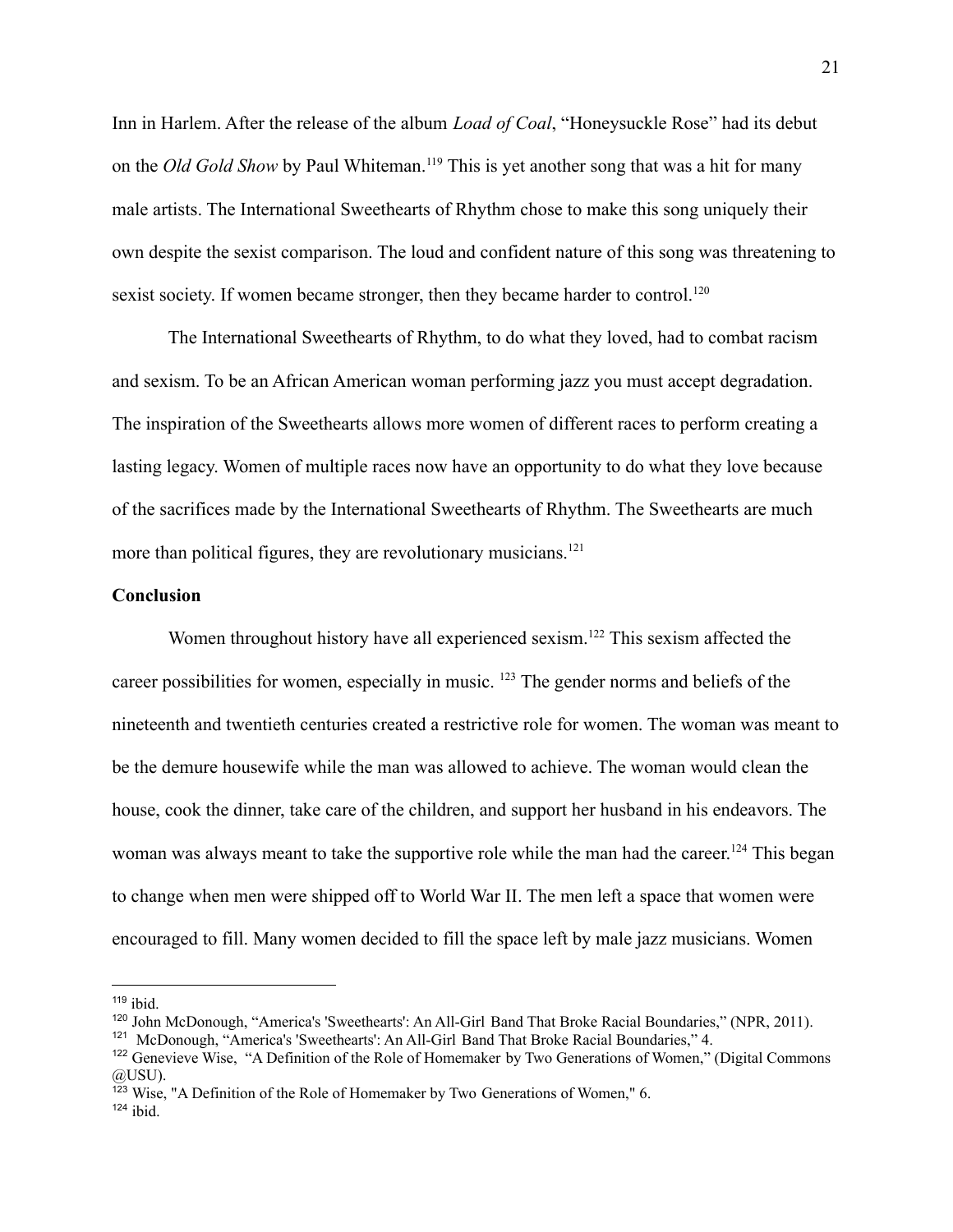were able to perform in the male-dominated genre of jazz on a large scale, gaining great opportunities. Once the men came back, however, women were expected to return to their former duties.<sup>125</sup>

The women like Peggy Gilbert and The International Sweethearts of Rhythm did not wish to return to the home. These women wanted to continue to perform jazz. This continuation of jazz performances was not supported and these women were labeled as inferior to male performers.<sup>126</sup> African American women not only had to suffer this sexism, they had to suffer racism. African American women were regarded as too volatile for jazz, suffered name-calling, and were sexually assaulted in the jazz environement. Even if the women were talented, they could only move up from 'bitch' to 'mama' in identity. <sup>127</sup> This male-dominated genre of jazz did not encourage female jazz artists to succeed. Despite the struggle of sexism for Peggy Gilbert and the combined struggle of sexism and racism for The International Sweethearts of Rhythm, each of these women created lasting legacies.<sup>128</sup>

<sup>&</sup>lt;sup>125</sup>Michele Aichele, "Women in Music - Overcoming Obstacles and Taking Career Control," (Liberty Park Music, 2018).

<sup>126</sup> Talya Valenti, "A Survey to Investigate the Participation of Female Jazz-Trained Instrumentalist at WAAPA and in Perth's Professional Music Scene," (Edith Cowan University: Research Online, 2018).

<sup>127</sup> Tammy L. Kernodle, "Black Women Working Together: Jazz, Gender, and the Politics of Validation," (*Black Music Research Journal* 34, 1, 2014), 27–55.

<sup>128</sup> Stephanie Hall, "The Painful Birth of Blues and Jazz," (Library of Congress, 2017).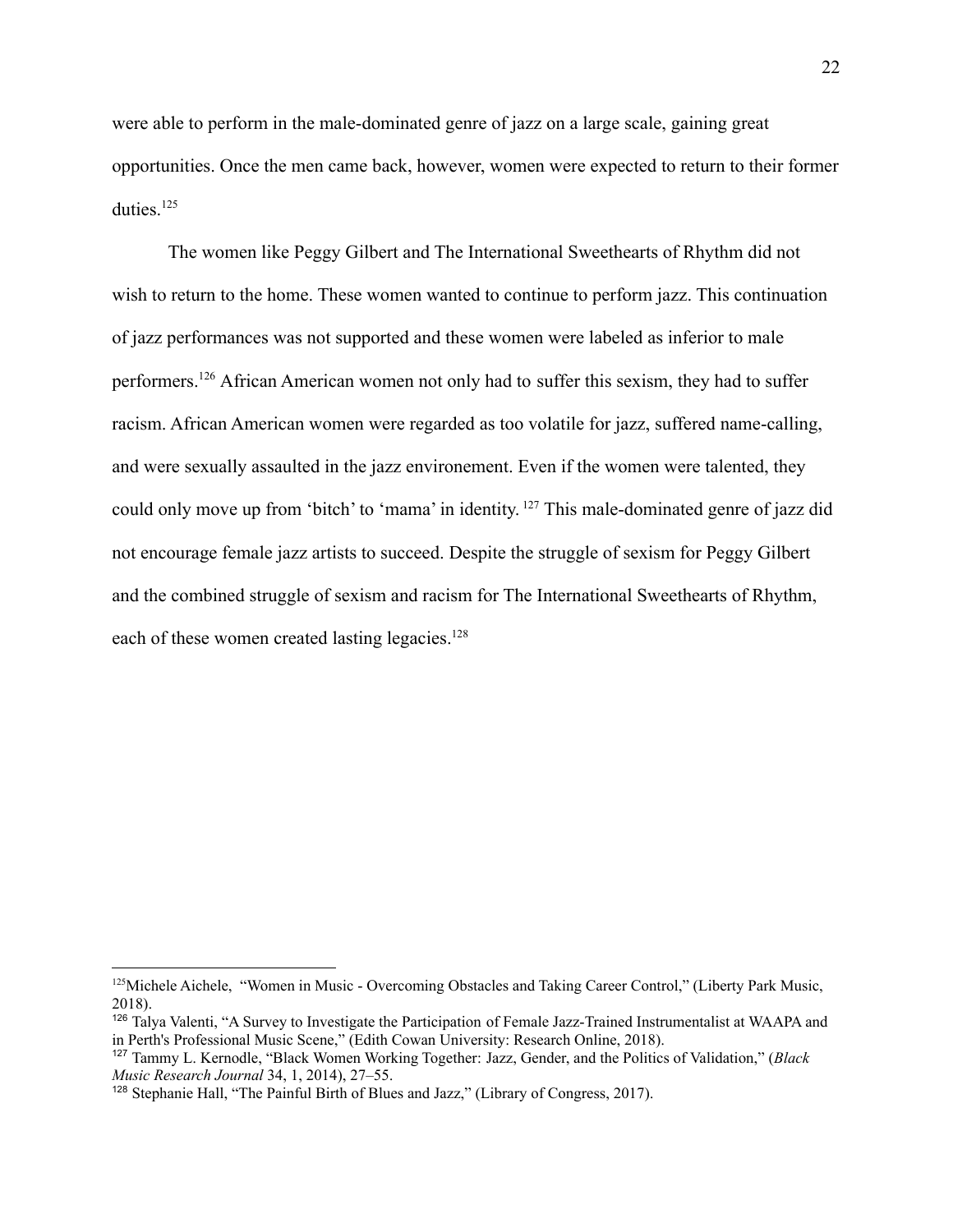### **Bibliography**

- Aichele, Michele. "Women in Music Overcoming Obstacles and Taking Career Control." Liberty Park Music, March 8, 2018. https://www.libertyparkmusic.com/women-music-metoo-iwd/.
- Bongiovanni, Domenica. *(Back Home Again In) Indiana*. 2019. *IndyStar.com*. https://www.indystar.com/story/entertainment/indy-500/2019/05/16/everyone-who-sang -back-home-again-indiana-indy-500-jim-nabors-neighbors-indianapolis-motor-speedwa y/1154040001/.
- Bongiovanni, Domenica. "Indy 500: The Surprising History of '(Back Home Again in) Indiana' & Everyone Who Sang It." The Indianapolis Star. Indianapolis Star, May 27, 2021. https://www.indystar.com/story/entertainment/indy-500/2019/05/16/everyone-who-sang -back-home-again-indiana-indy-500-jim-nabors-neighbors-indianapolis-motor-speedwa y/1154040001/.
- Burlingame, Sandra. "Blue Lou (1935)." Jazz standards songs and instrumentals (Blue Lou), 2005. https://www.jazzstandards.com/compositions-1/bluelou.htm.
- Burlingame, Sandra. "Bugle Call Rag (1922)." Jazz standards songs and instrumentals (bugle call rag), 2005. https://www.jazzstandards.com/compositions-2/buglecallrag.htm.
- Burlingame, Sandra. "Honeysuckle Rose (1929)." Jazz standards songs and instrumentals (Sweet Georgia Brown). Accessed December 12, 2021. https://www.jazzstandards.com/compositions-0/sweetgeorgiabrown.htm.
- Burlingame, Sandra. "Sweet Georgia Brown (1925)." Jazz standards songs and instrumentals (Sweet Georgia Brown), 2005. https://www.jazzstandards.com/compositions-0/sweetgeorgiabrown.htm.
- Burlingame, Sandra. "When the Saints Go Marching In." Jazz standards songs and instrumentals (when the Saints Go Marching In), 2005. https://www.jazzstandards.com/compositions-2/whenthesaintsgomarchingin.htm.
- Burlingame, Sandra. "When You're Smiling (1928)." Jazz standards songs and instrumentals (when you're smiling), 2005. https://www.jazzstandards.com/compositions-2/whenyouresmiling.htm.
- Cleary, Janice. *Sweet Georgia Brown Sheet Music*. 2011. *The Harvest History*. https://historyharvest.unl.edu/items/show/183.
- Collins, Erica. "All-Girl Orchestras: Helen May Butler, the Parisian Redheads, the Hour of Charm Orchestra (Phil Spitalny), Ina Rae Hutton, Dolly Dawn and More by Erica Collins." All-Girl Orchestras: Helen May Butler, The Parisian Redheads, The Hour of Charm Orchestra (Phil Spitalny), Ina Rae Hutton, Dolly Dawn, and More by Erica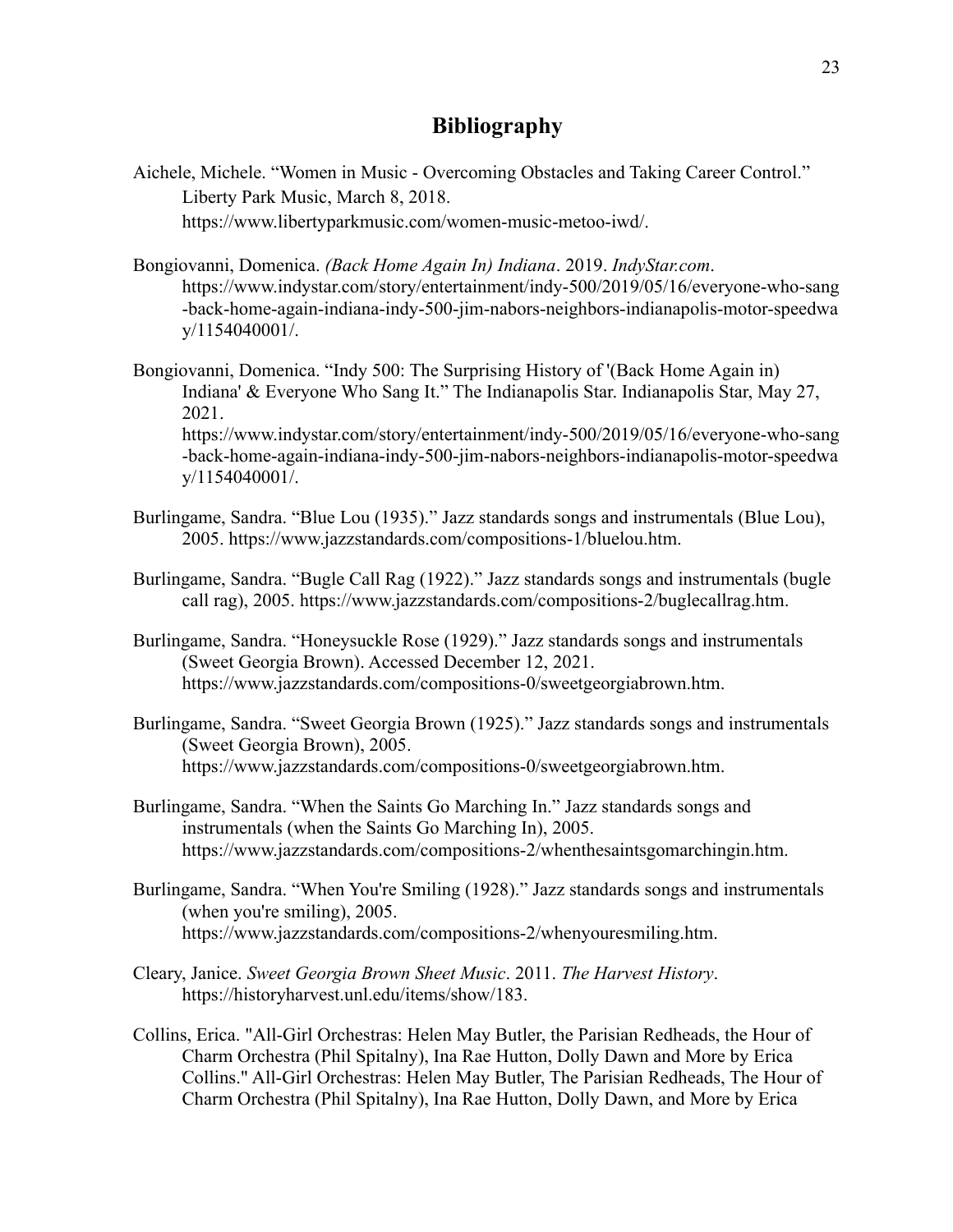Collins | The American Vaudeville Museum, 2021. https://vaudeville.sites.arizona.edu/node/86.

- "Dixieland and the Swing Era." Jazz in America, 2007. https://www.jazzinamerica.org/LessonPlan/8/5/207.
- Hall, Stephanie. "The Painful Birth of Blues and Jazz." The Painful Birth of Blues and Jazz | Folklife Today. Library of Congress, February 24, 2017. https://blogs.loc.gov/folklife/2017/02/birth-of-blues-and-jazz/.
- History.com Editors. "Civil Rights Movement." History.com. A&E Television Networks, October 27, 2009. https://www.history.com/topics/black-history/civil-rights-movement.
- History.com Editors. "Great Depression History." History.com. A&E Television Networks, October 29, 2009. https://www.history.com/topics/great-depression/great-depression-history.
- History.com Editors. "Slavery in America." History.com. A&E Television Networks, November 12, 2009. https://www.history.com/topics/black-history/slavery.
- Holt, Jennifer. "The Ideal Woman." csustan.edu, n.d. https://www.csustan.edu/sites/default/files/honors/documents/journals/soundings/Holt.p df.
- Human, Julie. "A Woman Rebels? Gender Roles in 1930s Motion Pictures." *The Register of the Kentucky Historical Society* 98, no. 4 (2000): 405–28. http://www.jstor.org/stable/23384870.
- Janice C, *Sweet Georgia Brown Sheet Music*, 2011, Manuscript, 594 x 546 px (8.25 x 7.58), The History Harvest, https://historyharvest.unl.edu/items/show/183.
- Kernodle, Tammy L. "Black Women Working Together: Jazz, Gender, and the Politics of Validation." *Black Music Research Journal* 34, no. 1 (2014): 27–55. https://doi.org/10.5406/blacmusiresej.34.1.0027.
- McDonough, John. "America's 'Sweethearts': An All-Girl Band That Broke Racial Boundaries." NPR. NPR, March 22, 2011. https://www.npr.org/2011/03/22/134766828/americas-sweethearts-an-all-girl-band-thatbroke-racial-boundaries.
- Phillips, Zola. "The Social Effects of Jazz." York College / CUNY, March 31, 2017. https://www.york.cuny.edu/english/writing-program/the-york-scholar-1/volume-6.1-fall -2009/the-social-effects-of-jazz.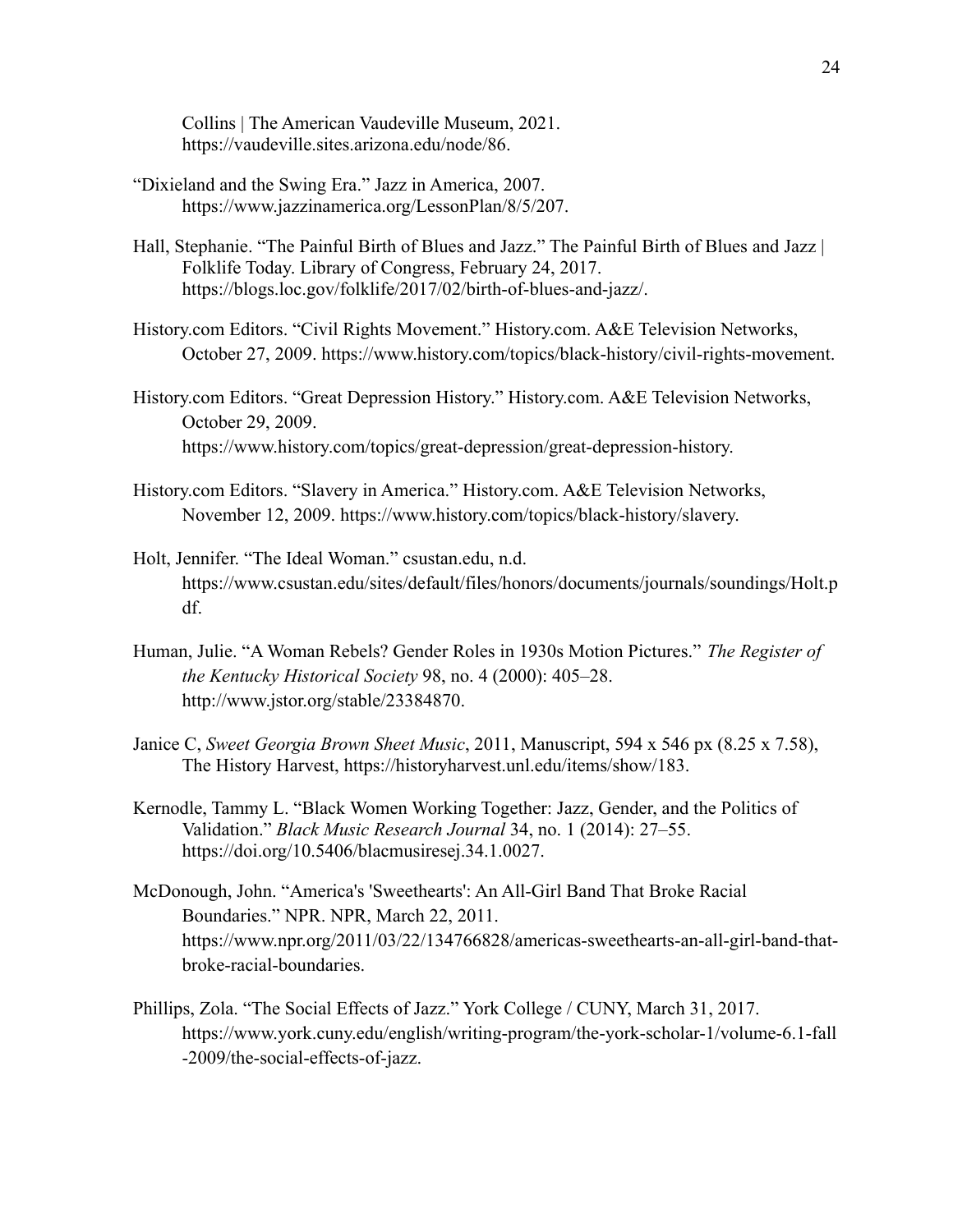- Rapp, Linda. "Gilbert, Peggy (1905-2007)." Glbtq. Glbtq Inc, 2015. http://www.glbtqarchive.com/arts/gilbert\_p\_A.pdf.
- Reinhardt, Claudia. "Having Fun--Jazz." Having fun jazz during the depression, 2003. https://livinghistoryfarm.org/farminginthe30s/life\_17.html.
- Romer, Christina D. "Great Depression." Encyclopædia Britannica. Encyclopædia Britannica, inc., April 2018. https://www.britannica.com/event/Great-Depression.
- Schuller, Gunther. "Jazz." Encyclopædia Britannica. Encyclopædia Britannica, inc. Accessed December 15, 2021. https://www.britannica.com/art/jazz.
- Sharma, Rahul. *The Dixie Bells*. 2018. *Alchetron*. https://alchetron.com/The-Dixiebelles.
- "'Struttin' with Some Barbecue: Stories of Standards." KUVO, April 24, 2019. https://www.kuvo.org/struttin-with-some-barbecue-stories-of-standards/.
- Stewart, Jack. "Jazz Origins in New Orleans." National Parks Service. U.S. Department of the Interior, 2019. https://www.nps.gov/jazz/learn/historyculture/history\_early.htm.
- *Sweethearts of Rhythm, 1940*. 2021. *African American Registry*. https://aaregistry.org/story/the-international-sweethearts-of-rhythm-formed/.
- Valenti, Talya. "A Survey to Investigate the Participation of Female Jazz-Trained Instrumentalist at WAAPA and in Perth's Professional Music Scene ." Thesis, Edith Cowan University: Research Online, 2018.
- Werner, Ann, Tami Gadir, and Sam De Boise. "Broadening Research in Gender and Music Practice." *Popular Music* 39, no. 3-4 (December 2020): 636–51. https://doi.org/ https://doi.org/10.1017/S0261143020000495.
- White, Terri. *The International Sweethearts of Rhythm*. 2015. *The Podium Online*. http://podium.kkytbs.org/sweethearts/.
- Wise, Genevieve. "A Definition of the Role of Homemakers by Two Generations of Women." Digital Commons @USU, n.d. https://digitalcommons.usu.edu/cgi/viewcontent.cgi?article=3281&context=etd.
- "Women's Suffrage in the Progressive Era: Progressive Era to New Era, 1900-1929: U.S. History Primary Source Timeline: Classroom Materials at the Library of Congress: Library of Congress." The Library of Congress. Accessed December 5, 2021. https://www.loc.gov/classroom-materials/united-states-history-primary-source-timeline/ progressive-era-to-new-era-1900-1929/womens-suffrage-in-progressive-era/.